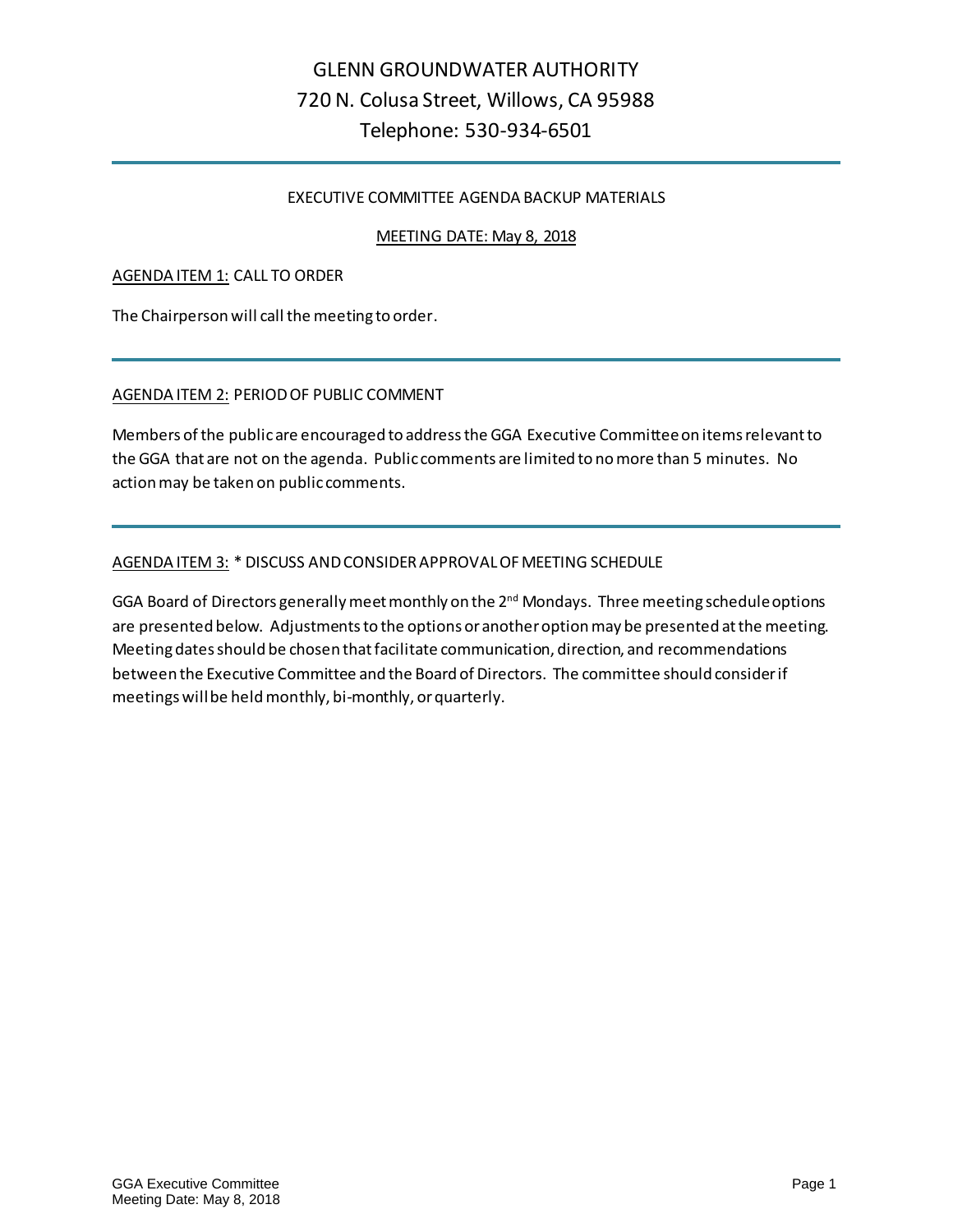# **GGA Executive Committee Meeting Schedule Options**

## **May 8, 2018**

| Option 1                  |                            |            | Option 2                  |                            |            | Option 3                          |                            |            |  |
|---------------------------|----------------------------|------------|---------------------------|----------------------------|------------|-----------------------------------|----------------------------|------------|--|
| 4th Wednesdays at 9:30 AM |                            |            | 4th Wednesdays at 2:00 PM |                            |            | 4th Thursday at 2:00 PM           |                            |            |  |
| A- Monthly                | B- Bi-Monthly C- Quarterly |            | A- Monthly                | B- Bi-Monthly C- Quarterly |            | A- Monthly                        | B- Bi-Monthly C- Quarterly |            |  |
| 5/23/2018                 |                            |            | 5/23/2018                 |                            |            | 5/24/2018                         |                            |            |  |
| 6/27/2018                 | 6/27/2018                  |            | 6/27/2018                 | 6/27/2018                  |            | 6/28/2018                         | 6/28/2018                  |            |  |
| 7/25/2018                 |                            | 7/25/2018  | 7/25/2018                 |                            | 7/25/2018  | 7/26/2018                         |                            | 7/26/2018  |  |
| 8/22/2018                 | 8/22/2018                  |            | 8/22/2018                 | 8/22/2018                  |            | 8/23/2018                         | 8/23/2018                  |            |  |
| 9/26/2018                 |                            |            | 9/26/2018                 |                            |            | 9/27/2018                         |                            |            |  |
| 10/24/2018                | 10/24/2018                 | 10/24/2018 | 10/24/2018                | 10/24/2018                 | 10/24/2018 | 10/25/2018                        | 10/25/2018                 | 10/25/2018 |  |
| 11/28/2018                |                            |            | 11/28/2018                |                            |            | $11/22/2018$ (Thanksgiving)*      |                            |            |  |
| 12/26/2018                | 12/26/2018                 |            | 12/26/2018                | 12/26/2018                 |            | 12/27/2018                        | 12/27/2018                 |            |  |
|                           |                            |            |                           |                            |            |                                   |                            |            |  |
|                           |                            |            |                           |                            |            | *Suggest 5th Thursday November 29 |                            |            |  |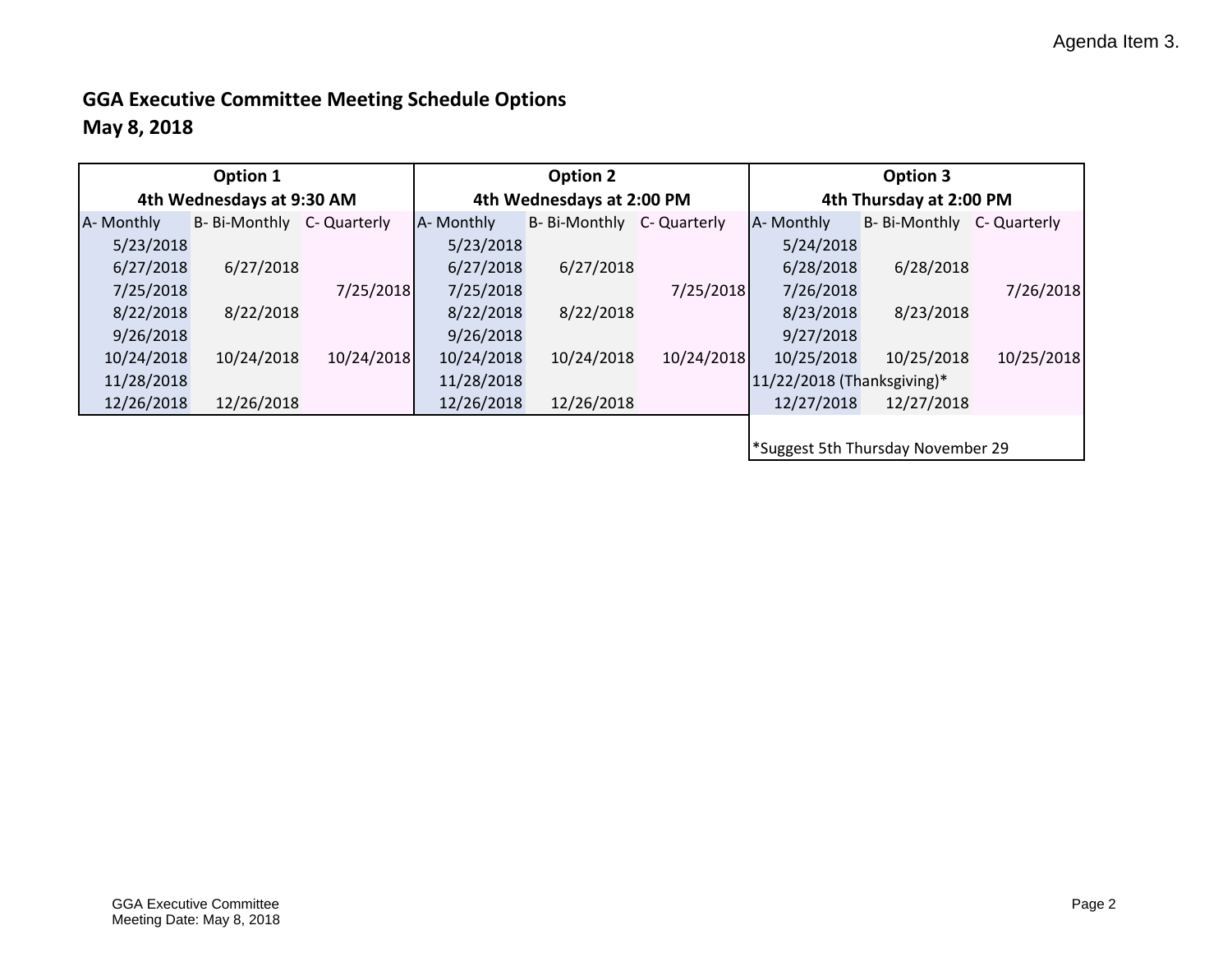#### AGENDA ITEM 4: DRAFT CONFLICT OF INTEREST CODE

- a. Review and Discuss Draft Resolution to Adopt Conflict of Interest Code.
- b. Provide direction to Program Manager as necessary

The Draft Conflict of Interest Code was released for public comment on April 23, 2018. The comment period will close June 7, 2018. The Board of Directors will consider any comments received and potential approval of the Conflict of Interest Code at the meeting following the close of the comment period. The Draft Resolution to Adopt the Conflict of Interest Code is attached for review and discussion.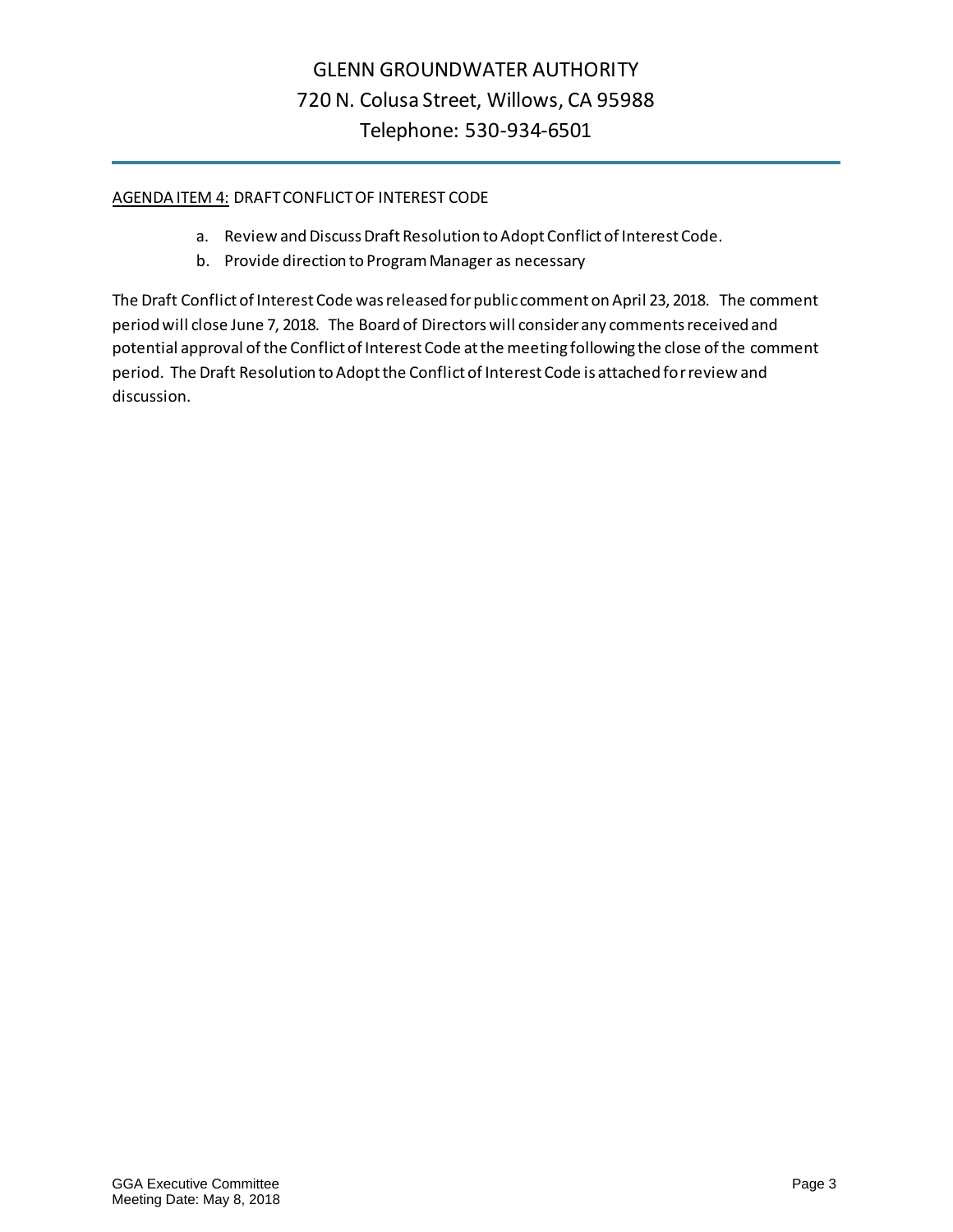#### **DRAFT RESOLUTION NO. 2018-**

#### **RESOLUTION OF THE GLENN GROUNDWATER AUTHORITY ADOPTING A CONFLICT OF INTEREST CODE**

WHEREAS, the Sustainable Groundwater Management Act (SGMA) was signed into law on September 16, 2014 and adopted as California Water Code, section 10720, et. seq.; and

WHEREAS, the Glenn Groundwater Authority (GGA) was formed as a joint powers authority pursuant to Government Code section 6500, et. seq., by agencies that qualify to be groundwater sustainability agencies (Members); and n september 16, 2014 and adopted as California Water Code, section 10/20, et. seq.; and<br>
WHEREAS, the Glorment Code section 6500, et. seq., by agencies that qualify to be<br>
mitty pursuant to Government Code section 6500, et

WHEREAS, Article 10 of the of the GGA Bylaws requires the Authority to adopt an ethics policy as well as a conflict of interest code as required and as provided by the implementing regulations of the Political Reform Act; and

WHEREAS, Valerie C. Kincaid, Counsel to the GGA, has been working with the FPPC, as the Code reviewing body, to prepare a Conflict of Interest Code for the Authority;and

WHEREAS, the Glenn Groundwater Authority, at their [DATE] [Special or Regular] Board Meeting, voted to recommend that the GGA adopt the Code as presented.

NOW, THEREFORE, BE IT RESOLVED by the Board of Directors of the GGA that the attached Conflict of Interest Code (Attachment **1)** be adopted.

| Moved by Director       | seconded by Director                                          |
|-------------------------|---------------------------------------------------------------|
|                         | that the foregoing resolution be adopted. Upon roll call, the |
| following vote was had: |                                                               |

Ayes: Directors Noes: Directors Absent: Directors

TheChair declared the resolution \_

I, Chair of the Board of Directors of the GLENN GROUNDWATER AUTHORITY, do hereby CERTIFY that the foregoing is a full, true and correct copy of a resolution duly adopted at a regular meeting of said Board of Directors held the  $\_\_\_\_$  day of  $\_\_\_\_$ , 2018.

> \_\_\_\_\_\_\_\_\_\_\_\_\_\_\_\_, Chair, Board of **Directors**

 $\overline{\phantom{a}}$  . The set of  $\overline{\phantom{a}}$ 

 $\overline{\phantom{a}}$  , where  $\overline{\phantom{a}}$  , where  $\overline{\phantom{a}}$  , where  $\overline{\phantom{a}}$  , where  $\overline{\phantom{a}}$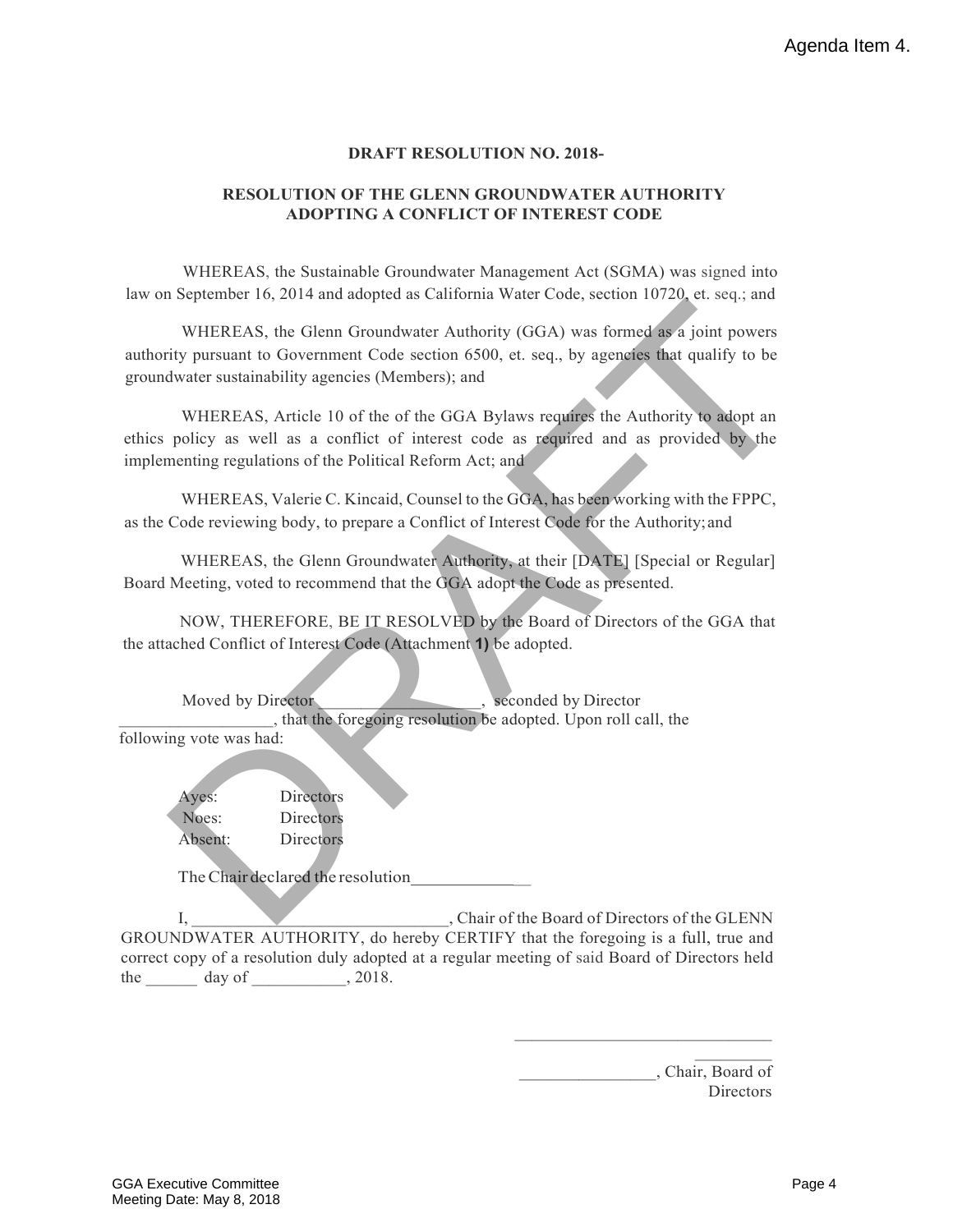Glenn Groundwater Authority

| ATTEST: |                                          |
|---------|------------------------------------------|
|         | Secretary<br>Glenn Groundwater Authority |
|         |                                          |
|         |                                          |
|         |                                          |
|         |                                          |
|         |                                          |
|         |                                          |
|         |                                          |
|         |                                          |
|         |                                          |
|         |                                          |
|         |                                          |
|         |                                          |
|         |                                          |
|         |                                          |
|         |                                          |
|         |                                          |
|         |                                          |
|         |                                          |
|         |                                          |
|         |                                          |
|         |                                          |
|         |                                          |
|         |                                          |
|         |                                          |
|         |                                          |
|         |                                          |
|         |                                          |
|         |                                          |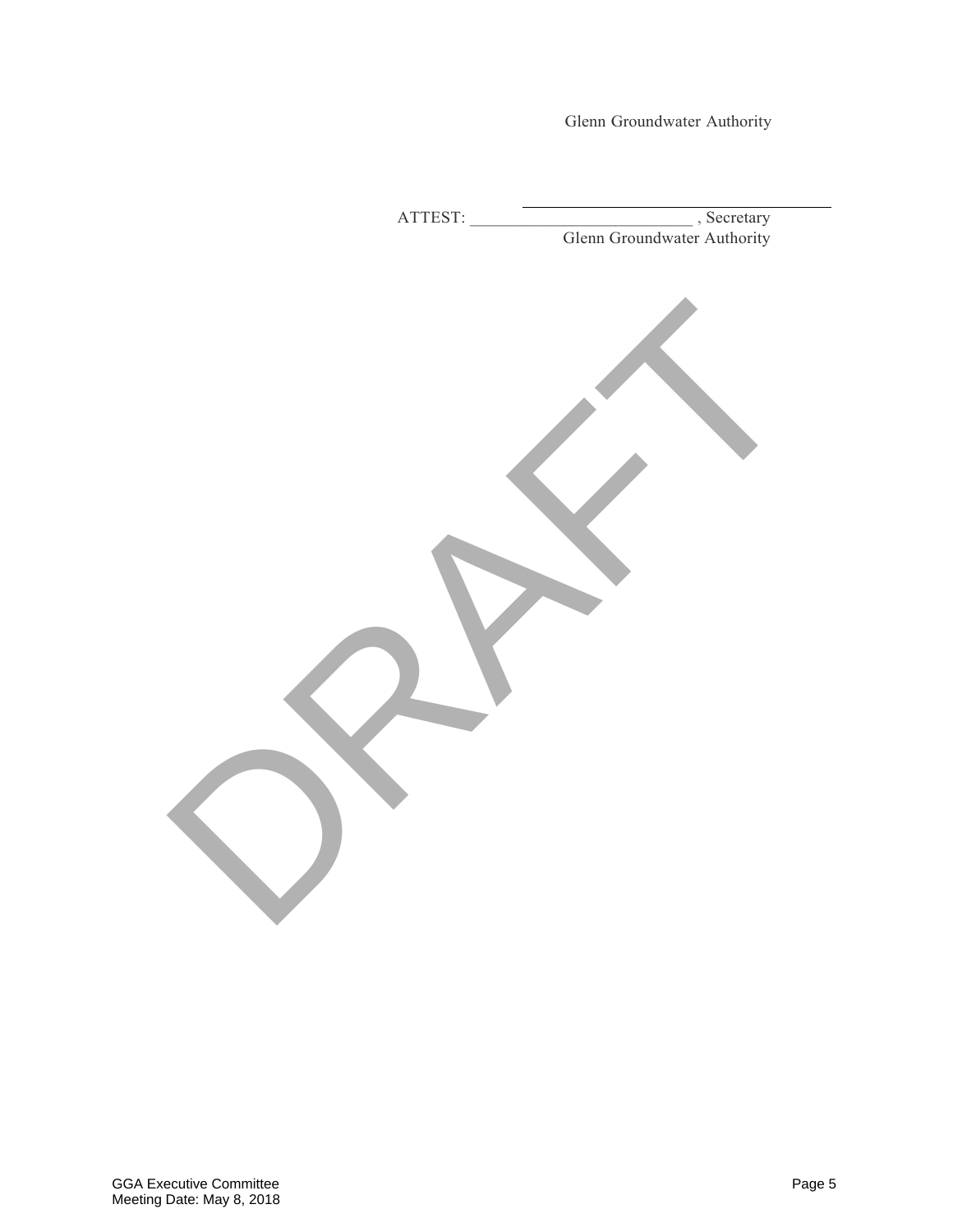AGENDA ITEM 5: DRAFT ETHICS POLICY AND RESOLUTION TO ADOPT ETHICS POLICY

- a. Review and discuss Draft Ethics Policy and Resolution to Adopt Ethics Policy
- b. Provide direction to Program Manager as necessary.

Adoption of an Ethics Policy is required by the Political Reform Act. A Draft Ethics Policy and Draft Resolution to Adopt Ethics Policy are attached for discussion. The Draft Ethics Policy could be presented to the Board of Directors for their consideration at the same meeting as the Draft Conflict of Interest Code.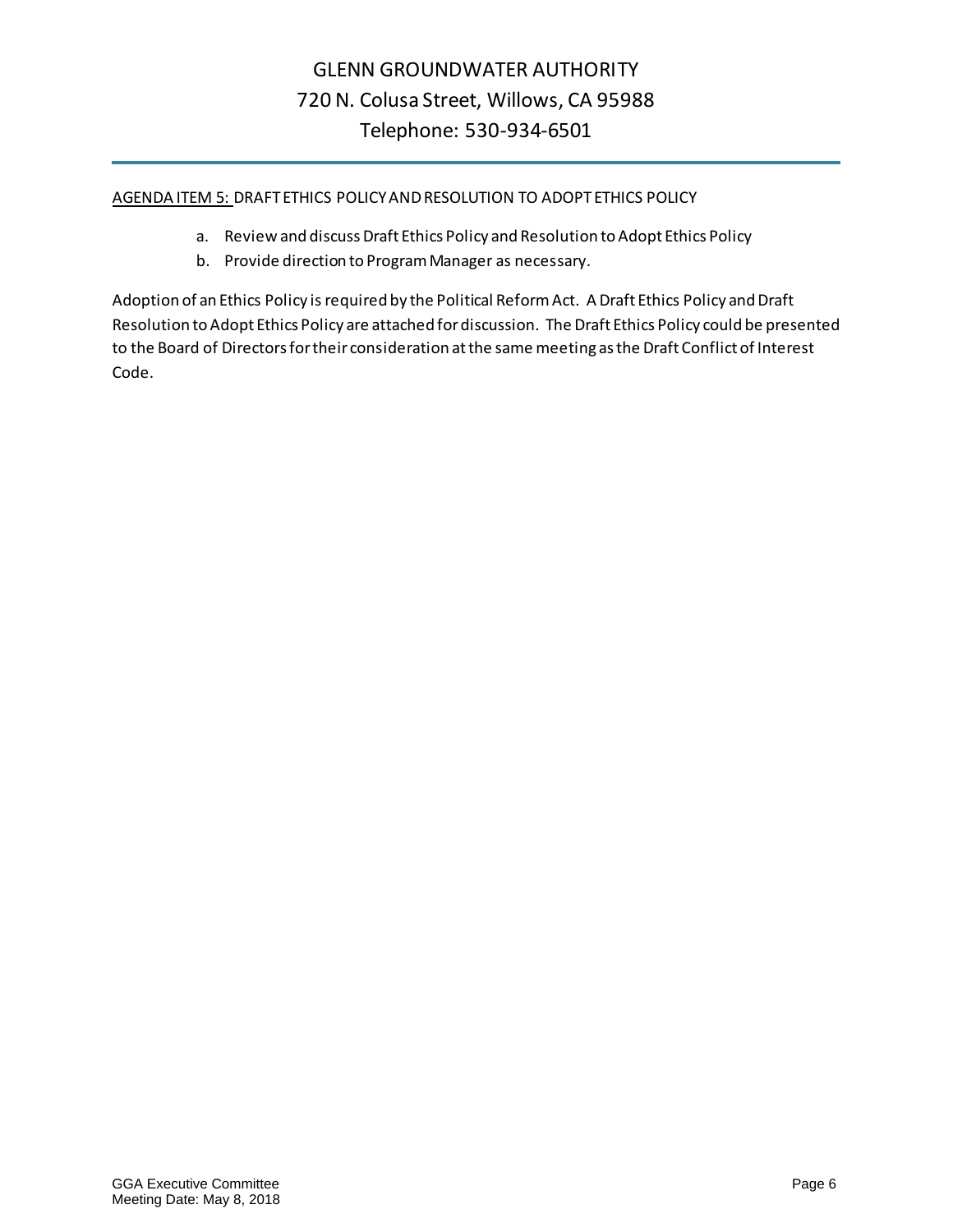## **GLENN GROUNDWATER AUTHORITY ETHICS POLICY**

It is the policy of the Glenn Groundwater Authority (Authority) that its employees, officers and board members uphold the highest standards of ethical, professional behavior. To that end, these employees, officers and board members shall dedicate themselves to carrying out the mission of this Authority and shall:

- 1) Hold paramount the safety, health and welfare of the public in the performance of professional duties.
- 2) Act in such a manner as to uphold and enhance personal and professional honor, integrity and the dignity of the profession.
- 3) Treat with respect and consideration all persons, regardless of race, religion, gender, sexual orientation, maternity, marital or family status, disability, age or national origin. cese, officers and board members shall dedicate themselves to carrying out the mission of<br>
ity and shall:<br>
The such a manner as to uphold and enhance personal and professional honor,<br>
Act in such a manner as to uphold and
- 4) Engage in carrying out the Authority's mission in a professional manner.
- 5) Collaborate with and support other professionals in carrying out the Authority's mission.
- 6) Build professional reputations on the merit ofservices and refrain from competing unfairly with others.
- 7) Recognize that the chief function of the Authority at all times is to serve the best interests of its constituency.
- 8) Accept as a personal duty the responsibility to keep up to date on emerging issues and to conduct themselves with professional competence, fairness, impartiality, efficiency, and effectiveness.
- 9) Respect the structure and responsibilities of the Board of Directors, provide them with facts and advice as a basis for their making policy decisions, and uphold and implement policies adopted by the Board of Directors.
- 10) Keep the community informed about issues affecting groundwater in the Glenn Groundwater Authority.
- 11) Conduct organizational and operational duties with positive leadership exemplified by open communication, creativity, dedication, and compassion.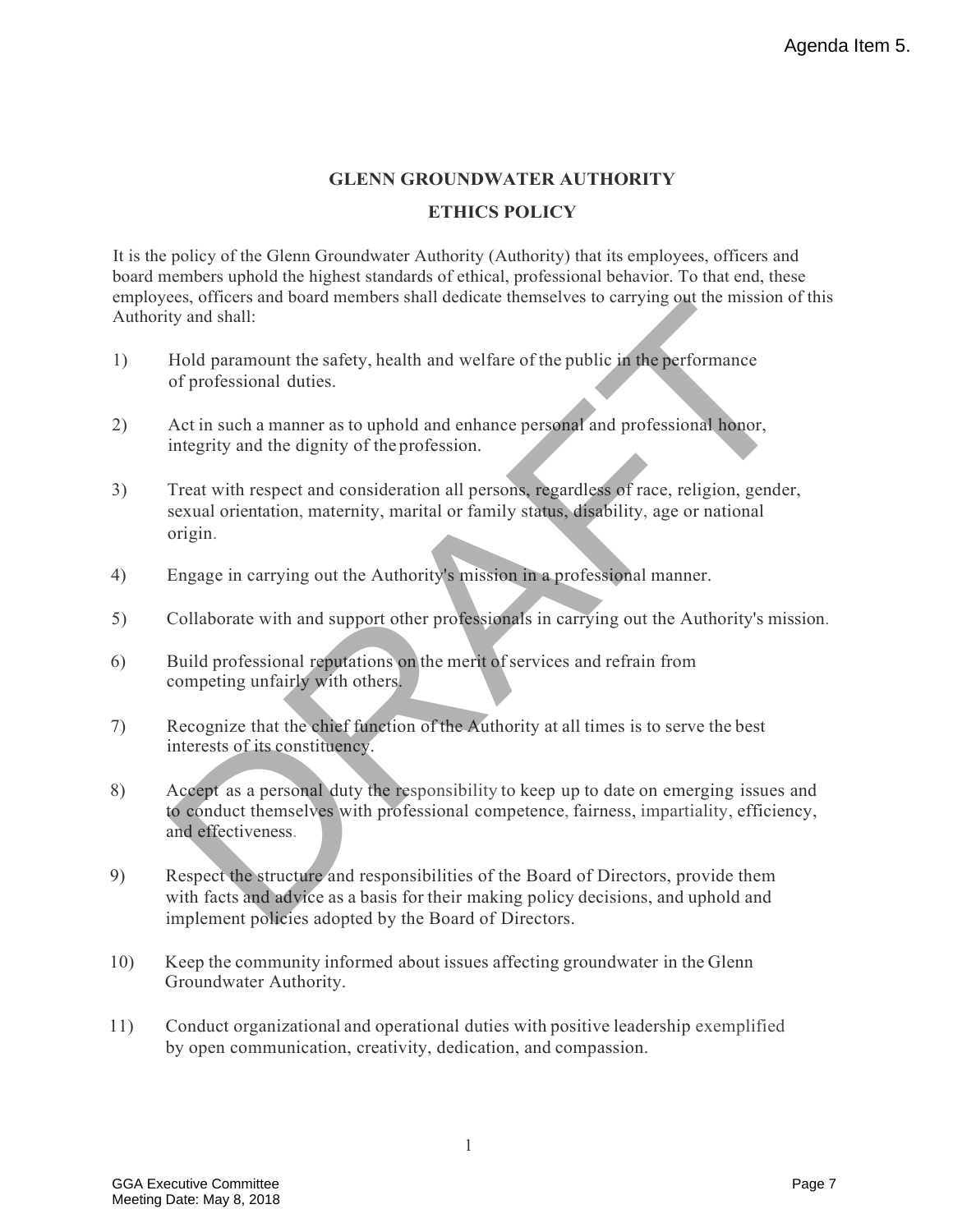- 12) Exercise whatever discretionary authority they have under the law to carry out the mission of the Authority.
- 13) Serve with respect, concern, courtesy, and responsiveness in carrying out the Authority's mission.
- 14) Demonstrate the highest standards of personal integrity, truthfulness, honesty, and fortitude in all activities in order to inspire confidence and trust in such activities.
- 15) Avoid any interest or activity that is in conflict with the conduct of their official duties.
- 16) Respect and protect privileged information to which they have access in the course of their official duties. Demonstrate the highest standards of personal integrity, truthfulness, honesty, and<br>fortitude in all activities in order to inspire confidence and trust in such activities.<br>Avoid any interest or activity that is in conflic

\*\*\*

17) Strive for personal and professional excellence and encourage the professional developments of others.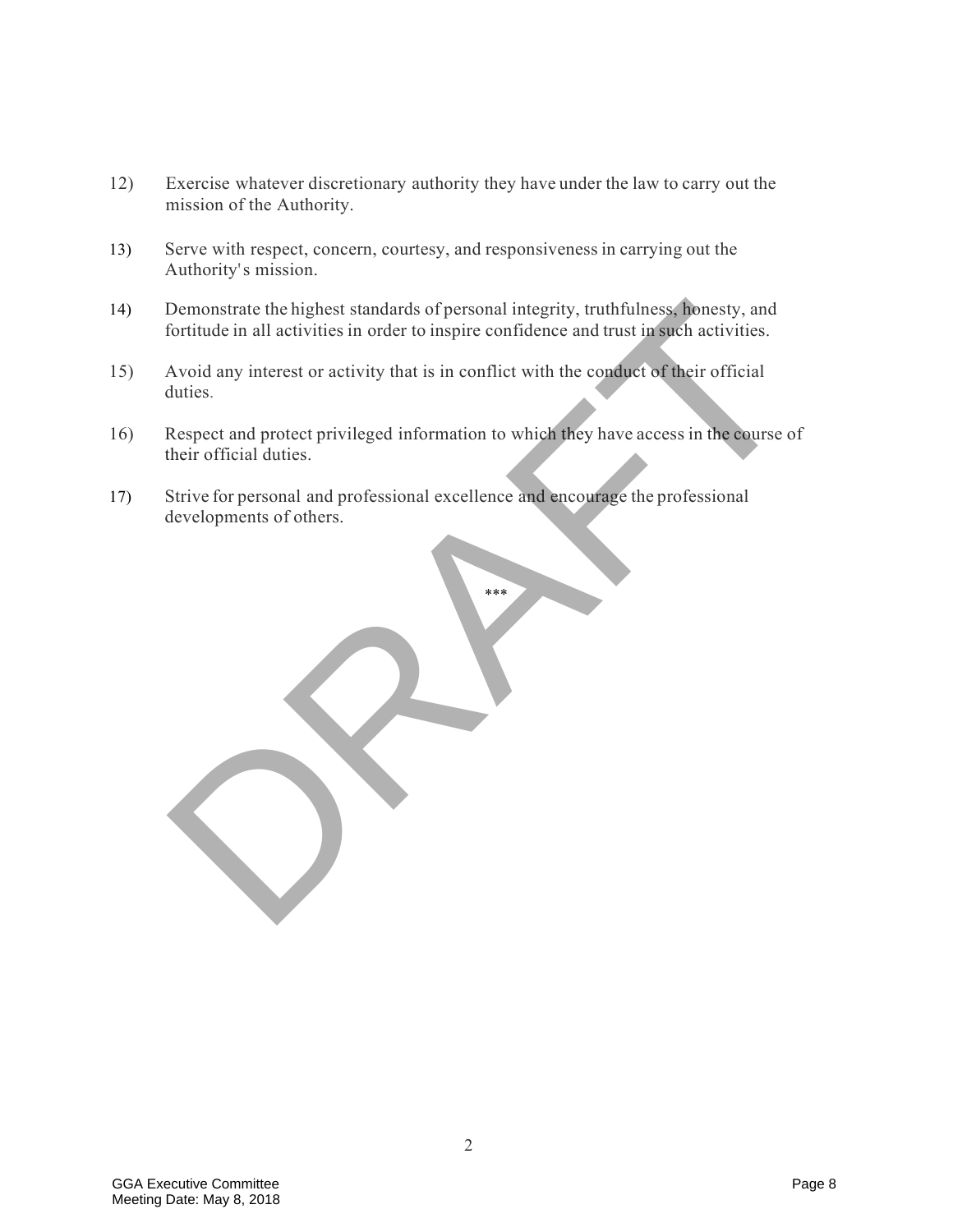#### **DRAFT RESOLUTION NO. 2018-**

#### **RESOLUTION OF THE GLENN GROUNDWATER AUTHORITY ADOPTING AN ETHICS POLICY**

WHEREAS, the Sustainable Groundwater Management Act (SGMA) was signed into law on September 16, 2014 and adopted as California Water Code, section 10720, et. seq.; and

WHEREAS, the Glenn Groundwater Authority (GGA) was formed as a joint powers authority pursuant to Government Code section 6500, et. seq., by agencies that qualify to be groundwater sustainability agencies (Members); and

WHEREAS, Article 10 of the of the GGA Bylaws requires the Authority to adopt an ethics policy as well as a conflict of interest code as required and as provided by the implementing regulations of the Political Reform Act; and

WHEREAS, the Glenn Groundwater Authority, at their (date) [Special or Regular] Board Meeting, voted to recommend that the GGA adopt the Policy as amended.

NOW, THEREFORE, BE IT RESOLVED by the Board of Directors of the GGA that the attached Ethics Policy (Attachment 1) be adopted.

Moved by Director **Exercise 2.** Seconded by Director that the foregoing resolution be adopted. Upon roll call, the following vote was had:

Ayes: Noes: Absent: **Directors Directors** Directors

TheChair declared the resolution \_

I, Chair of the Board of Directors of the GLENN GROUNDWATER AUTHORITY, do hereby CERTIFY that the foregoing is a full, true and correct copy of a resolution duly adopted at a regular meeting of said Board of Directors held the day of \_\_\_\_\_\_\_\_\_\_\_, 2018. to Government Code section 6500, et. seq., by agencies that quality to be ground<br>bility agencies (Members); and<br>bility agencies (Members); and<br>wHEREAS, Article 10 of the of the GGA Bylaws requires the **Authority** to adopt

> \_\_\_\_\_\_\_\_\_\_\_\_\_\_\_\_, Chair, Board of Directors Glenn Groundwater Authority

\_\_\_\_\_\_\_\_\_\_\_\_\_\_\_\_\_\_\_\_\_\_\_\_\_\_\_\_\_\_\_\_\_\_\_\_\_\_\_

ATTEST: Secretary Glenn Groundwater Authority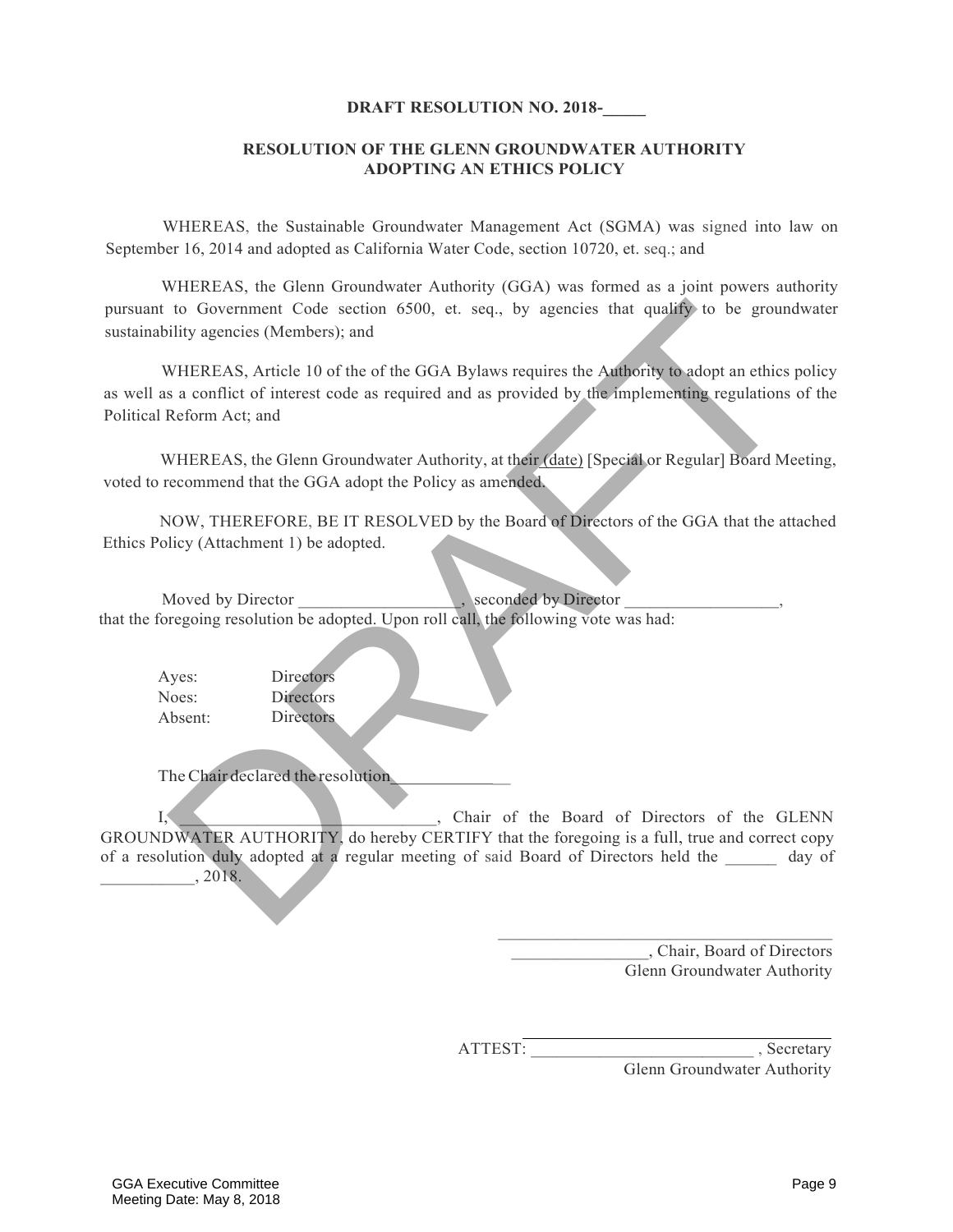#### AGENDA ITEM 6: ANNUAL AUDITS

- a. Discuss requirements for Annual Audits.
- b. Provide direction to Program Manager as necessary.

Annual audits are required. The Program Manager will provide information relating to annual audits for discussion and direction. The Executive Committee may provide a recommendation to the Board of Directors in the future.

#### AGENDA ITEM 7: BYLAWS

- a. Discuss and review Draft Bylaws.
- b. Provide direction to Program Manager as necessary.

Bylaws were originally discussed at the September 13, 2017 Board of Director's meeting at which time it was decided to postpone development of bylaws until legal counsel was selected. Subsequently, bylaws were discussed at the January 8, 2018 Board of Directors meeting. It was decided that the Executive Committee would be assigned the task of developing draft bylaws for the Board's discussion, modification, and final approval. Draft bylaws are attached for discussion.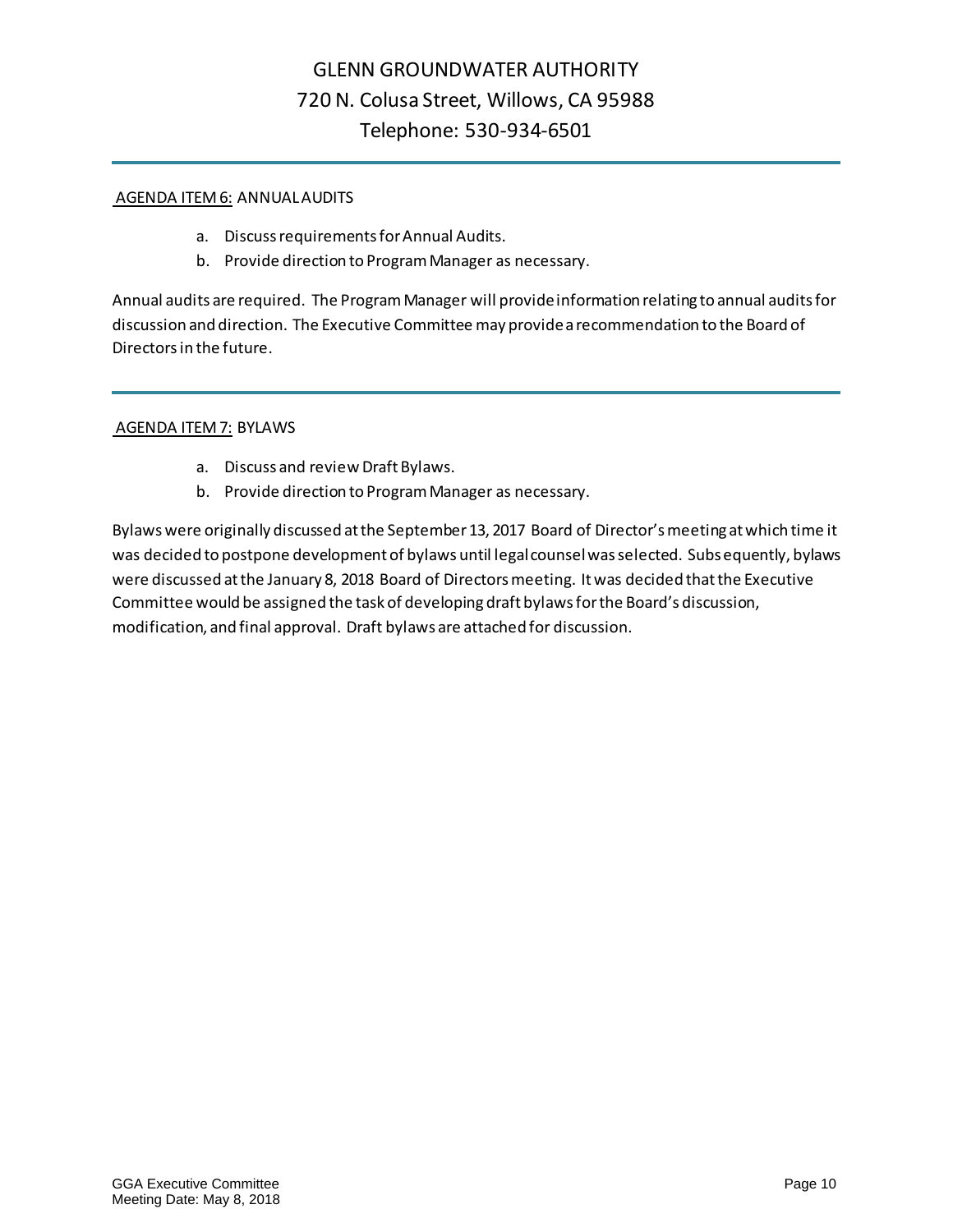Agenda Item 7.

## **BYLAWS FOR THE**

# **GLENN GROUNDWATER AUTHORITY**

**ADOPTED [DATE]**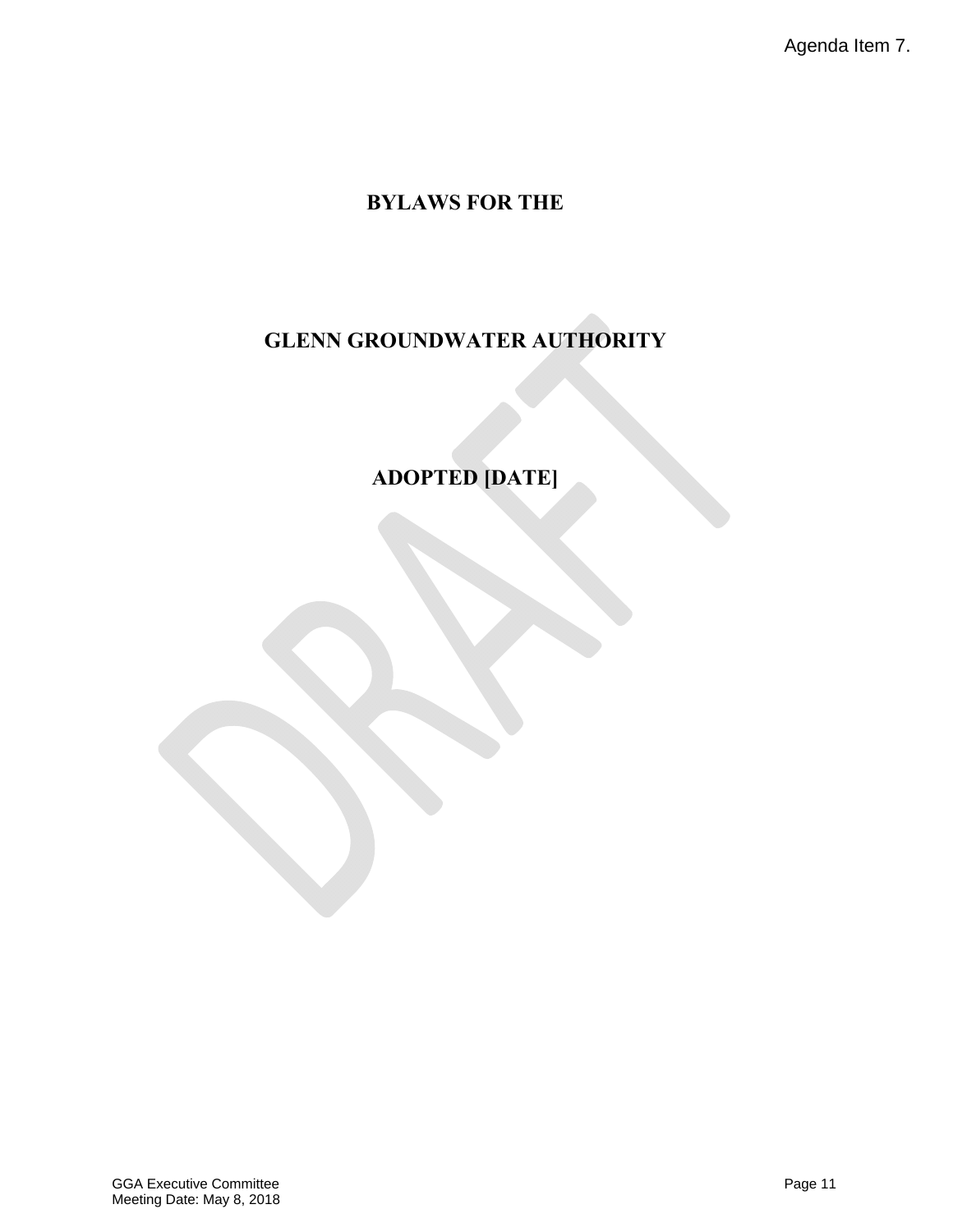# **TABLE OF CONTENTS**

| 1.1 |                                                                                  |  |
|-----|----------------------------------------------------------------------------------|--|
| 1.2 |                                                                                  |  |
| 1.3 |                                                                                  |  |
|     |                                                                                  |  |
| 2.1 |                                                                                  |  |
| 2.2 |                                                                                  |  |
|     |                                                                                  |  |
| 3.1 |                                                                                  |  |
| 3.2 |                                                                                  |  |
| 3.3 |                                                                                  |  |
| 3.4 |                                                                                  |  |
| 3.5 |                                                                                  |  |
|     |                                                                                  |  |
| 4.1 |                                                                                  |  |
| 4.2 |                                                                                  |  |
| 4.3 |                                                                                  |  |
| 4.4 |                                                                                  |  |
| 4.5 |                                                                                  |  |
| 4.6 |                                                                                  |  |
|     | ARTICLE 5. BOARD COMMITTEES, WORKING GROUPS, AND ADVISORY<br><b>COMMITTEES</b>   |  |
| 5.1 |                                                                                  |  |
| 5.2 |                                                                                  |  |
| 5.3 |                                                                                  |  |
|     | ARTICLE 6. AUTHORITY ADMINISTRATION, MANAGEMENT AND STAFFING                     |  |
| 6.1 |                                                                                  |  |
| 6.2 |                                                                                  |  |
| 6.3 | Staffing Strategy Review upon Completion of the Groundwater Sustainability Plan7 |  |
|     |                                                                                  |  |
| 7.1 |                                                                                  |  |
| 7.2 |                                                                                  |  |
|     |                                                                                  |  |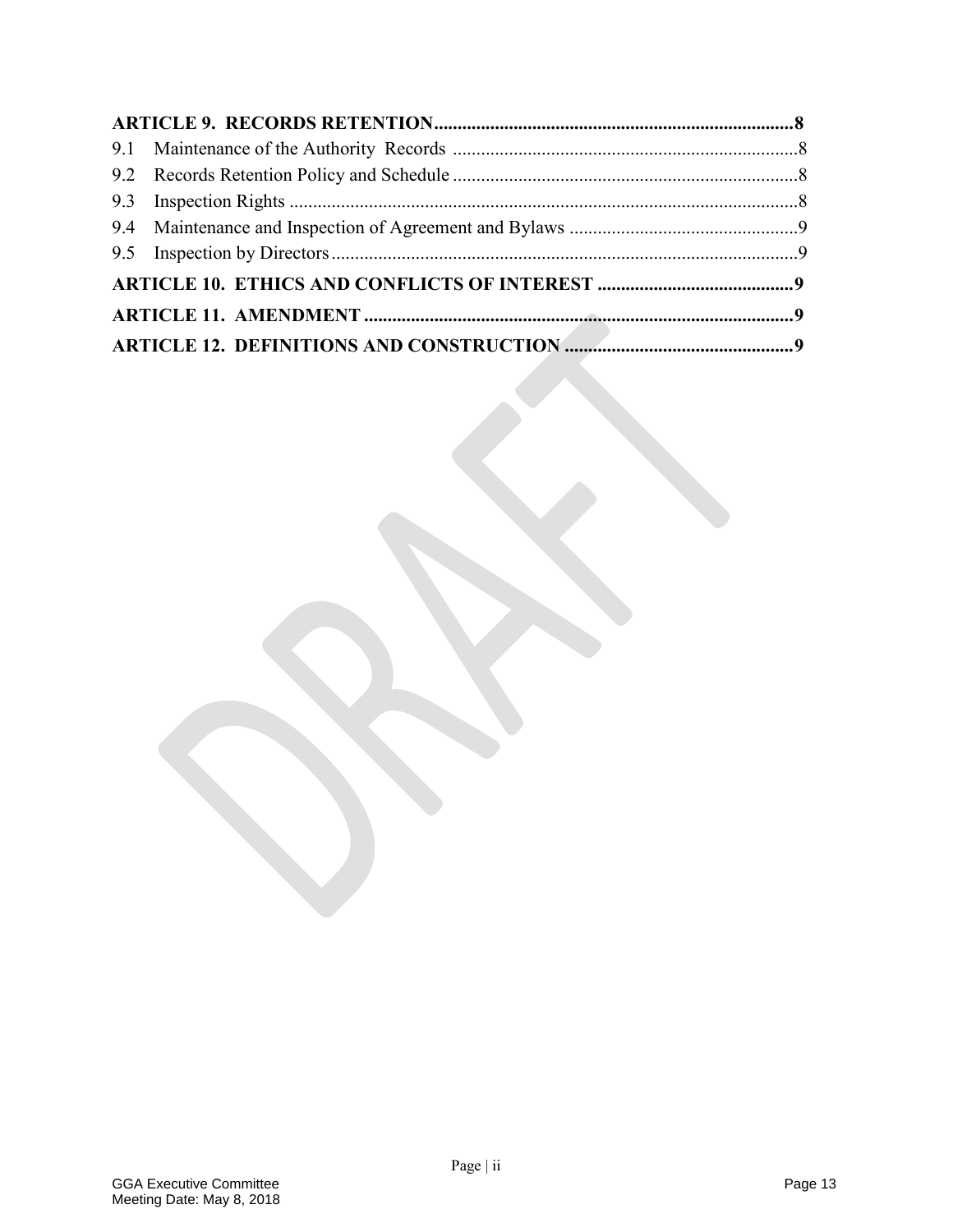### **PREAMBLE**

These Bylaws are adopted and effective as of June xxx, 2017, pursuant to the Joint Exercise of Powers Agreement Establishing the GLENN GROUNDWATER AUTHORITY (Agreement).

### **ARTICLE 1. THE AUTHORITY**

1.1 NAME OF AUTHORITY. The name of the Authority created by the Agreement shall be the GLENN GROUNDWATER AUTHORITY (Authority).

1.2 OFFICE OF AUTHORITY. The principal physical office of the Authority shall be at the 720 NORTH COLUSA STREET, WILLOWS, CA 95988, and the principal mailing address shall be the same, or at such other location as the Board may designate by resolution.

1.3 POWERS. The powers of the Authority shall be as set forth in Article 3 of the Agreement.

### **ARTICLE 2. BOARD OF DIRECTORS**

2.1 BOARD OF DIRECTORS. The Authority shall be governed by a Board of Directors (Board) as set forth in Article 4 of the Agreement.

## 2.2 PROCEDURE FOR APPOINTMENT OF BOARD MEMBERS

2.2.1 Appointment. Each Member Authority is responsible for appointing a Board Member and an Alternate Board Member, pursuant to its own procedures and authorities.

2.2.2 Notification. Each Member shall notify the Authority when it appoints or changes its Board Member and/or Alternate Board Member.

### **ARTICLE 3. BOARD MEETINGS**

3.1 MEETINGS. The Board shall hold at least one (1) regular meeting each calendar quarter, or as often as the Board deems necessary, on the second Monday of the month, at 1:30 PM, at 720 NORTH COLUSA STREET, WILLOWS, CA 95988, or as set forth in the meeting agenda. Special meetings of the Board may be called by the Chair or any four directors by written request. Board meetings shall be conducted in compliance with all applicable laws, and as further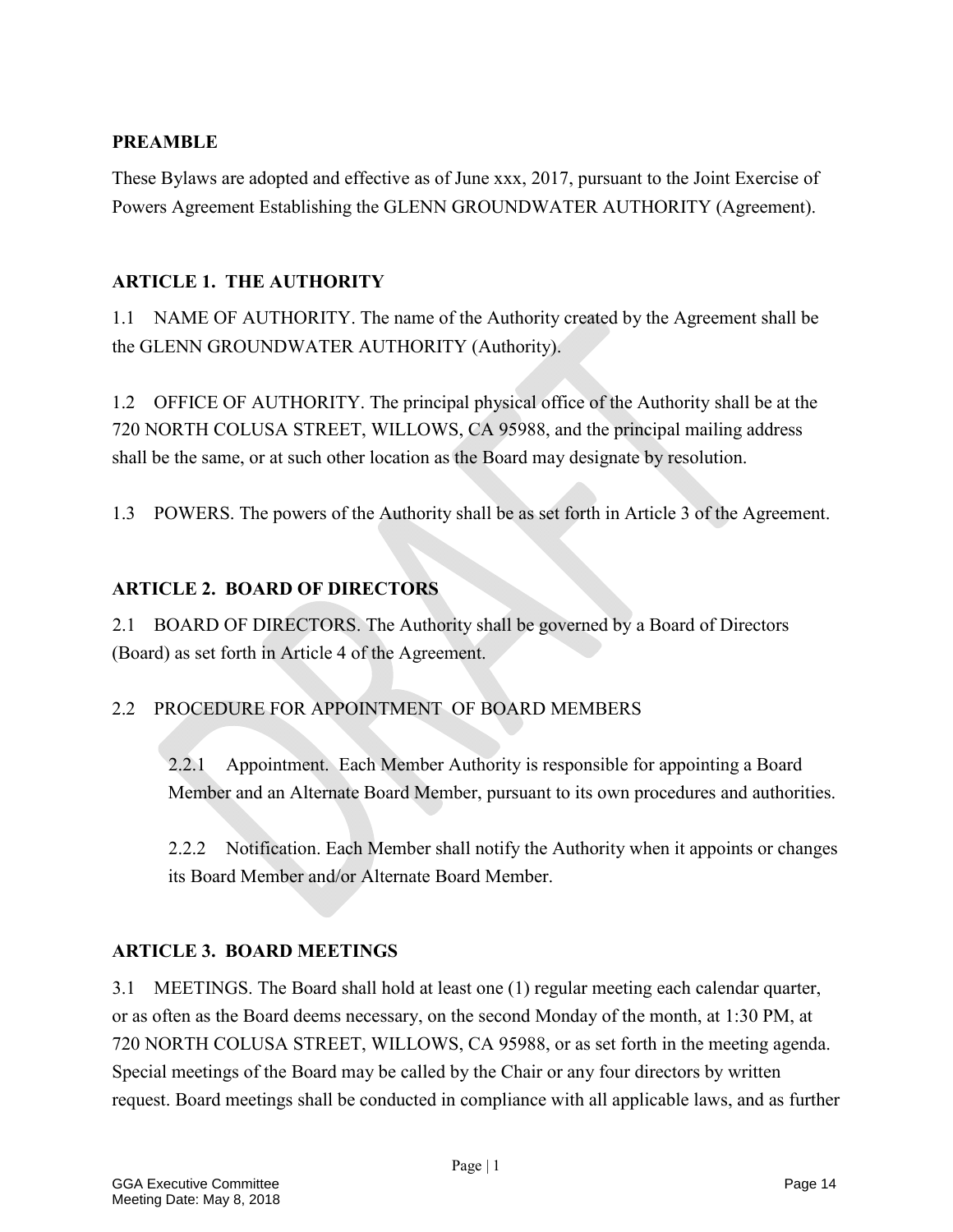specified herein. Meeting agendas shall be posted in compliance with the requirements of the Ralph M. Brown Act.

3.2 QUORUM. In determining a quorum as defined by Section 4.5 of the Agreement, Alternate Directors attending meetings shall not be counted as part of any meeting quorum unless such Alternate Director is formally representing an absent appointed Director.

3.3 ORDER OF BUSINESS. In general, at the regular meetings of the Board, the following will be the order of business:

- 3.3.1 Call to Order.
- 3.3.2 Roll Call.
- 3.3.3 Approval of Minutes of the Previous Meeting.
- 3.3.4 Public Comment Period.
- 3.3.5 Staff Updates.

3.3.6 Agenda Items, including any appropriate combination of consent items, regular business items, public hearing items or closed session items.

3.3.7 Comments from the Board.

3.3.8 Adjournment.

3.4 ACTION BY THE BOARD. Action by the Board on all resolutions or ordinances shall be taken using a roll-call vote and shall be recorded in writing, signed by the Chair, and attested to by the Secretary. All other actions of the Board shall be by motion recorded in written minutes. The Chair shall announce the results of the vote including the names of the Directors, if any, voting in the minority.

3.5 RULE OF ORDER. All rules of order not otherwise provided for in these Bylaws shall be determined, to the extent practicable, in accordance with "Rosenberg's Rules of Order;" provided, however, that no action of the Board shall be invalidated or its legality otherwise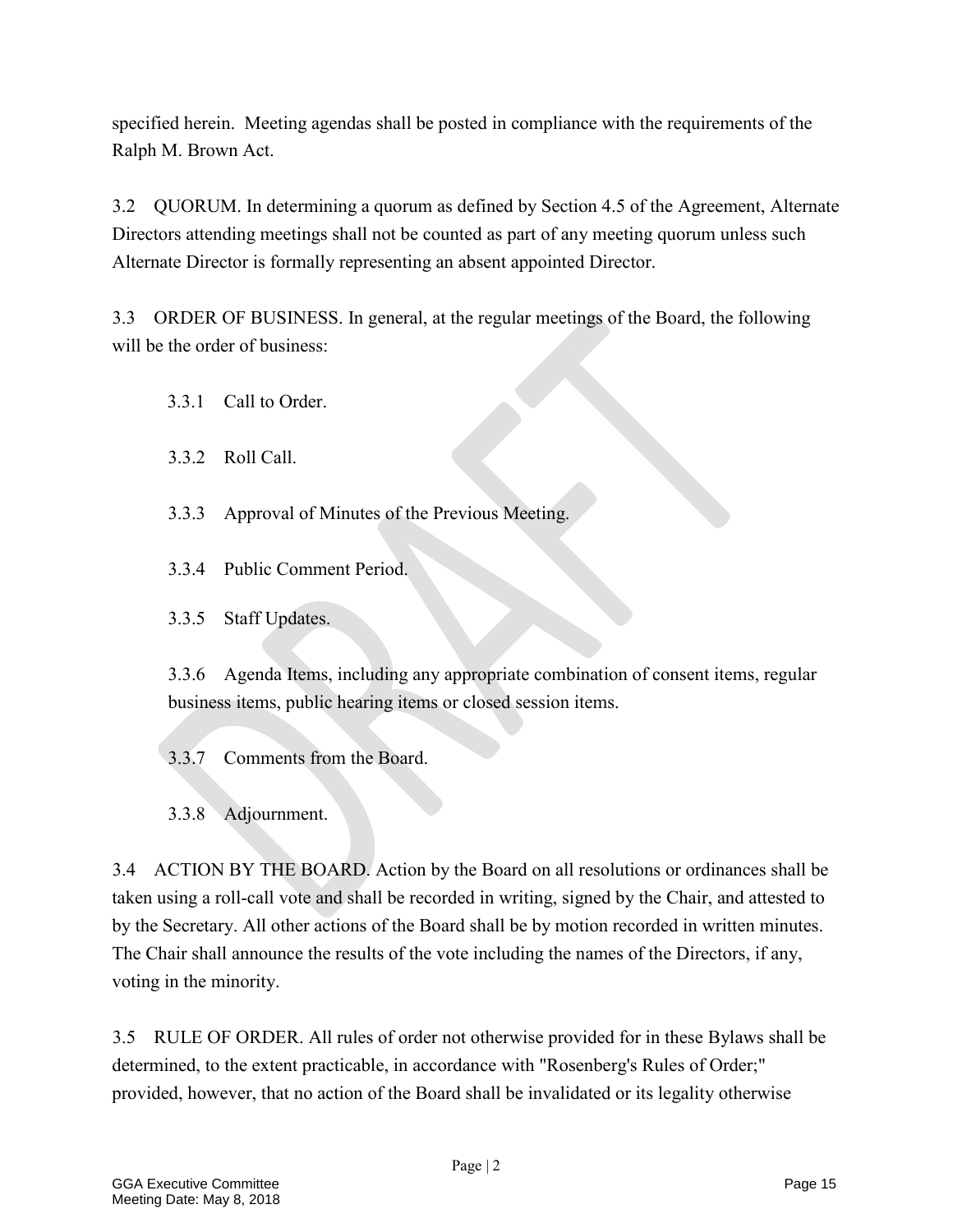affected by the failure or omission to observe or follow "Rosenberg's Rules of Order."

## **ARTICLE 4. OFFICERS**

4.1 OFFICERS. The Officers of the Authority are the Chair, Vice-Chair, and Secretary, as provided for in Article 4.3 of the Agreement. All Directors are eligible to serve as an Officer. The Chair and the Vice Chair must be Directors.

4.2 ELECTION OF OFFICERS. At the first meeting of the Board, nominations for the Officers will be made and seconded by a Director. Officers shall be elected by a supermajority as defined in Article 4.7 of the Agreement. The initial term of the elected Officers shall run from the date of their election to until June 30 the following year. Thereafter, each Officer shall serve a term of one year, running from July of the elected year and ending June 30 the following year. An Officer may succeed himself/herself and may serve any number of consecutive or nonconsecutive terms.

4.3 REMOVAL OF OFFICERS. An Officer may be removed, with or without cause, by a majority vote of the Board at a regular or special meeting.

4.4 VACANCIES. Any vacancy in the offices because of death, resignation, removal, disqualification, or any other cause will be filled for the balance of the vacated term in the manner prescribed in these Bylaws for appointments to that office; provided, however, that such vacancies may be filled at any regular or special meeting of the Board.

4.5 RESIGNATION OF OFFICERS. Any Officer may resign at any time by giving written notice to the Board Chair or Secretary. Any resignation takes effect at the date of the receipt of that notice or at any later time specified in that notice. Unless otherwise specified in that notice, the acceptance of the resignation is not necessary to make it effective.

## 4.6 RESPONSIBILITIES OF OFFICERS.

4.6.1 Chair of the Board. The Chair of the Board shall preside at meetings of the Board and exercise and perform such other powers and duties as may be assigned to him/her by the Board or prescribed by these Bylaws. The Chair shall have the power to enforce meeting decorum and rules of order consistent with Rosenberg's Rules of Order, unless overruled by a majority of the Board.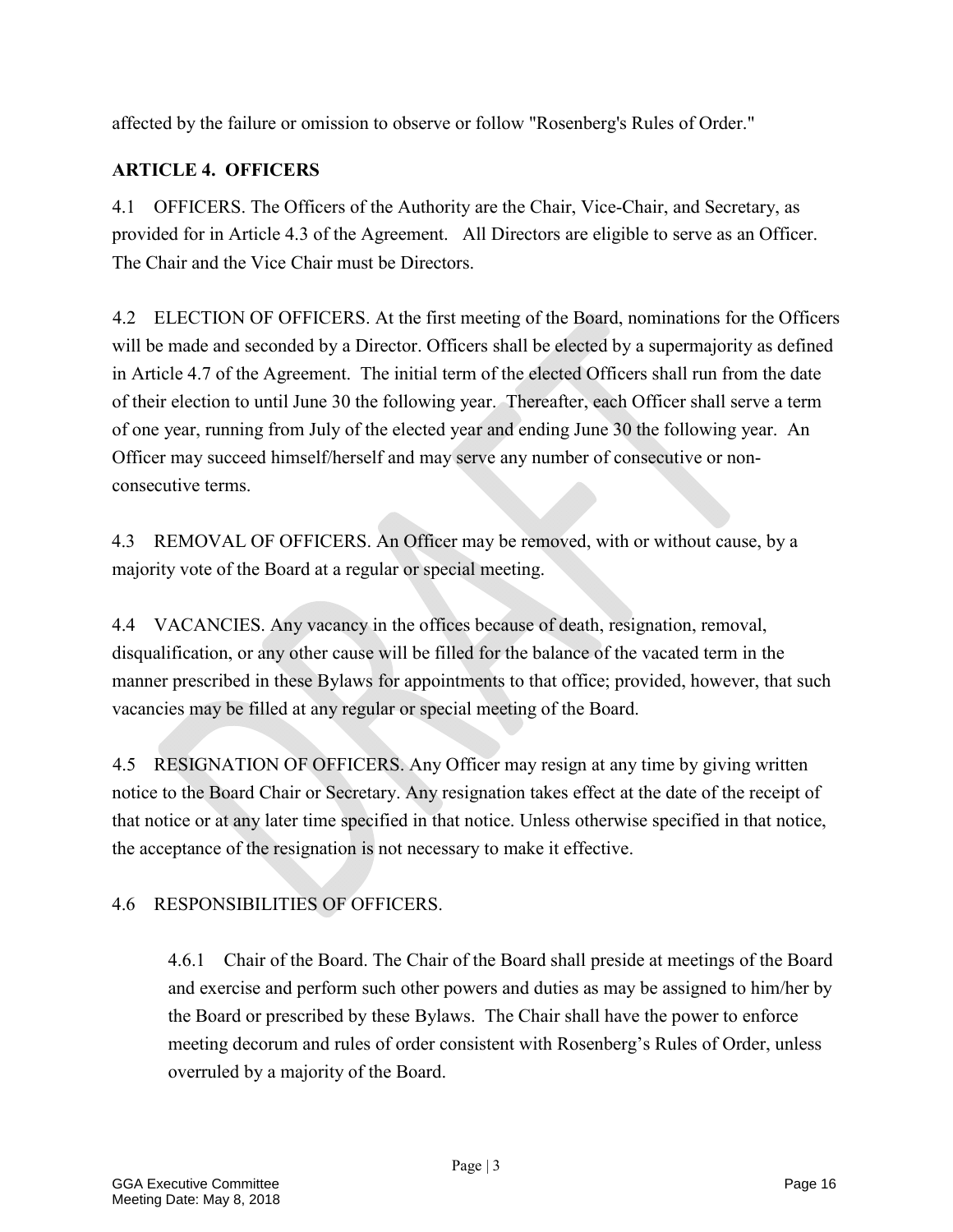4.6.2 Vice-Chair of the Board. The Vice-Chair of the Board shall fulfill all the duties of the Chair in his/her absence and exercise and perform such other powers and duties as may be assigned to him/her by the Board.

4.6.3 Secretary. The Secretary shall perform duties assigned by the Board, such duties shall include, but not be limited to, the following:

i.Book of Minutes. Keep or cause to be kept, at the principal executive office of the Authority or such other place as the Board may direct, a book of minutes of all meetings and actions of Directors and Committees of the Authority, with the time and place of holding the meeting, whether regular or special, and, if special, how authorized, the notice given, the names of those present and absent at such meetings and the proceedings of such meetings. Minutes will be in the form of Action Minutes and a meeting summary.

- ii.Notices and Other Duties. Prepare, give, or cause to be given, notice of, and agendas for, all meetings and/or hearings of the Board and committees of the Authority.
- iii.Exercise and perform such other powers and perform such other duties as may be assigned to him/her by the Board.

## **ARTICLE 5. BOARD COMMITTEES, WORKING GROUPS, AND ADVISORY COMMITTEES**

5.1 BOARD COMMITTEES. The Board may establish temporary or permanent Board Committees composed entirely of Directors to facilitate the conduct of its work. Temporary Board Committees will have a specific charge and operational duration not to exceed six months and are not subject to the Brown Act unless they include more than six Directors as Committee members. Permanent Committees will be given a specific role and regardless of the number of Directors appointed shall be subject to compliance with the Brown Act. All Board Committees will provide regular updates to the full Board about their activities and the progress of their work.

5.2 WORKING GROUPS. Informal working groups may be formed from time to time to provide opportunities for a small subset of Directors to work with staff on specific planning,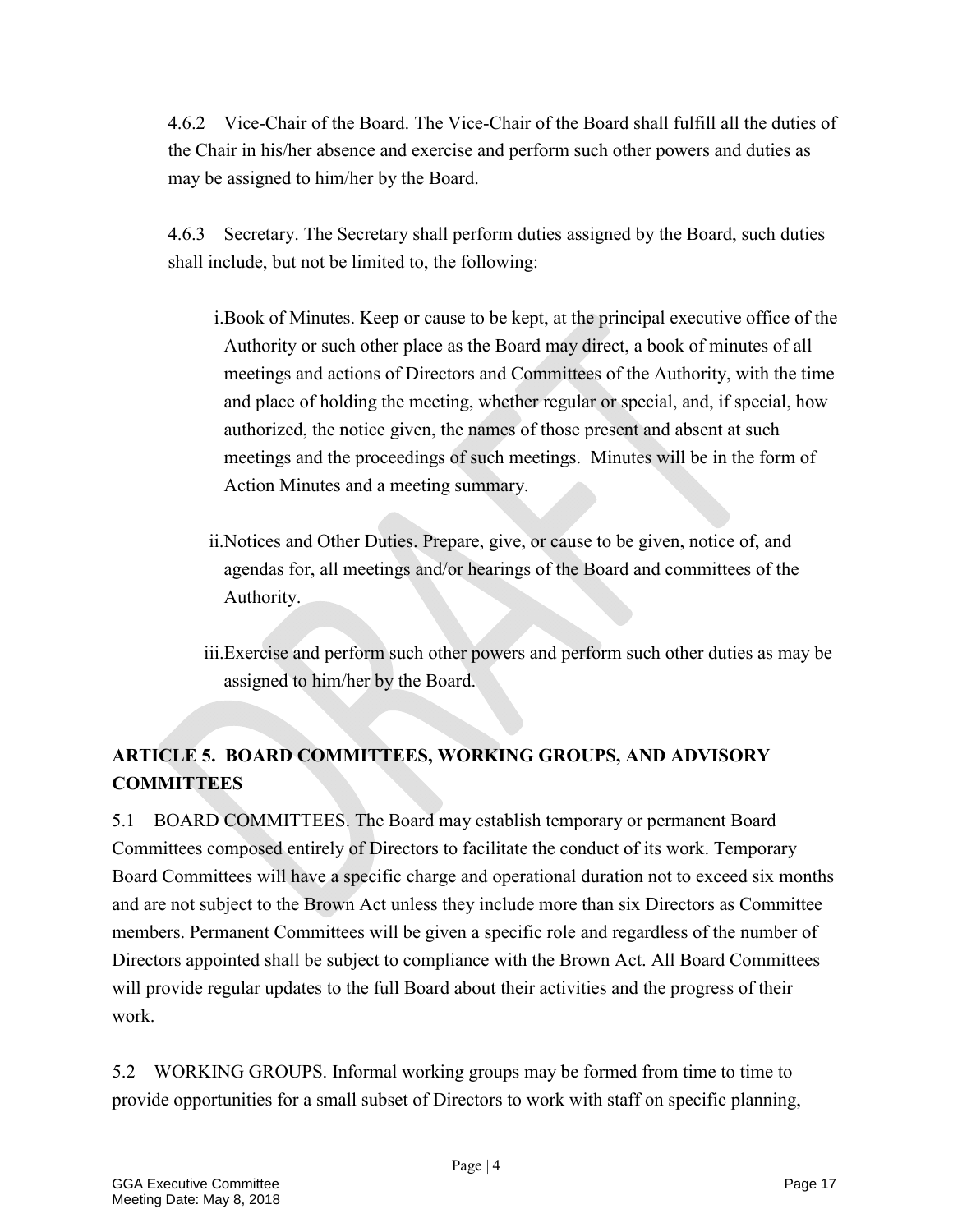analytical, or community engagement activities. Such working groups will have a defined area as the focus for its work and may function for a duration of up to six months, and may include such membership as needed to accomplish the objectives for which the working group was created.

5.3 ADVISORY COMMITTEES. Pursuant to Section 13 of the Agreement, the Board may establish one or more advisory committees to assist in carrying out the purposes and objectives of the Authority.

5.3.1 In establishing an Advisory Committee, the Board shall provide specific direction to the Committee as to its charge, expected duration for completion of its charge, and a summary of the resources, including staff or consultant support available to the Committee in performing its work.

5.3.2 Advisory Committee membership and appointments shall be at the Board's discretion based on creating the membership needed to meet the purpose for which the Advisory Committee was created.

5.3.3 Any advisory committee shall exercise such powers as may be delegated to it, except that no committee may:

- i. Take any final action on matters which, under the Agreement, require approval through a vote of the Board;
- ii. Amend or repeal the Bylaws or adopt new Bylaws;
- iii. Amend or repeal any resolution of the Board; or

iv. Appoint any other committees of the Board or the members of these committees.

5.3.4 Advisory committees shall meet at the call of their respective committee chairs. All advisory committee meetings shall be conducted in accordance with the Ralph M. Brown Act (California Government Code sections 54950 et seq.). Minutes of committee meetings shall be recorded and upon approval shall be distributed to the Board.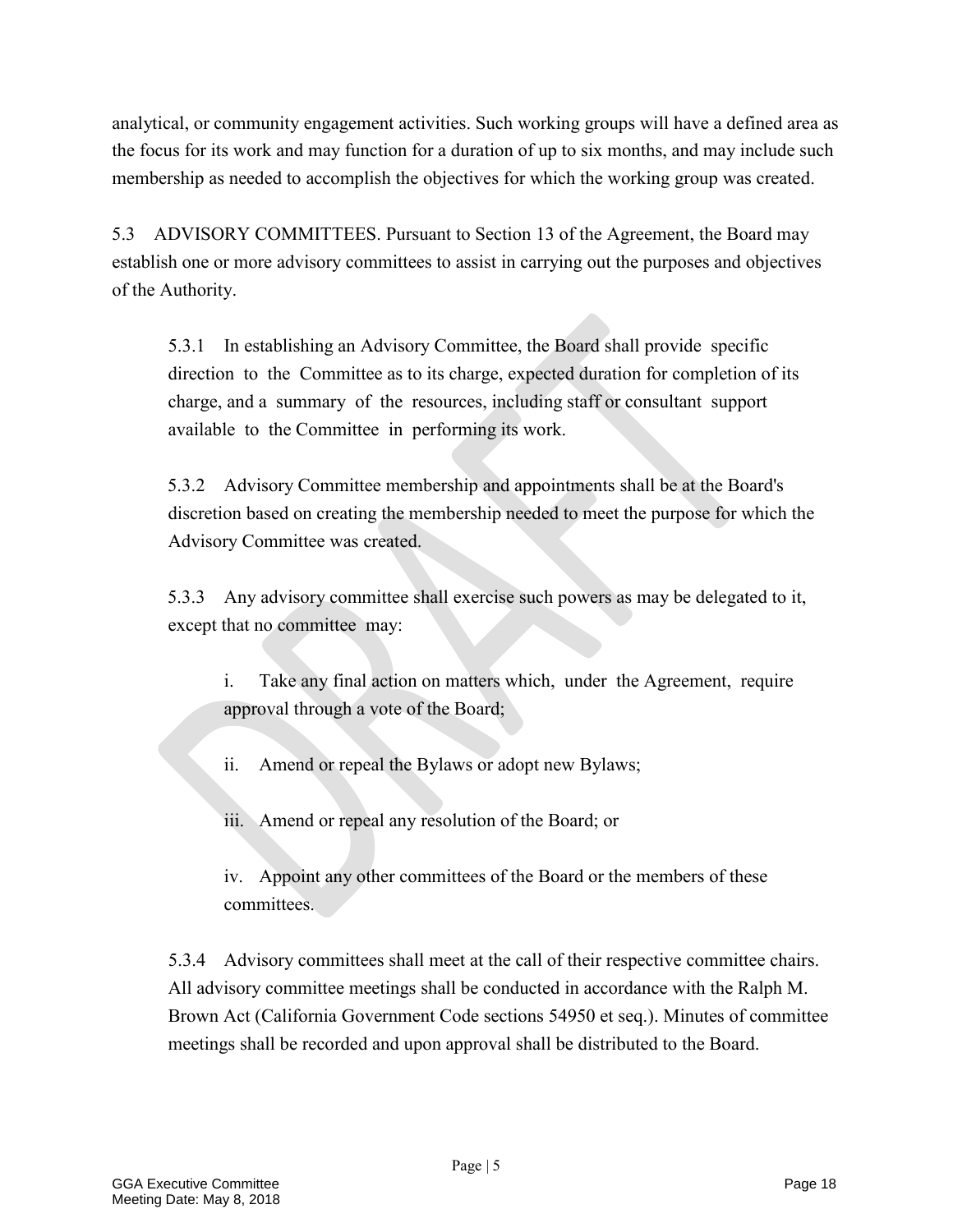### **ARTICLE 6. AUTHORITY ADMINISTRATION, MANAGEMENT AND STAFFING**

6.1 COLLABORATIVE MANAGEMENT. Except for the Authority 's Treasurer function, Authority administration and management will be conducted using a collaborative staffing model in which the professional and technical staff of the member agencies work together to provide staff leadership, management and administration of the Authority .

6.1.1 Staffing for Development of GSA and GSP. Both staff from the Agreement member agencies and other professional and technical staff from the member agencies will be involved in providing staff support for the Authority. In addition, to the extent the Authority decides necessary, it may hire outside consultants and/or employ staff.

6.2 ADMINISTRATOR. The Administrator of the Authority shall be the chief administration officer of the Authority and shall be responsible for the proper and efficient administration of the Authority. Subject to such supervisory powers as may be given by the Board, the Administrator shall generally supervise, direct, and control the business and the employees of the Authority.

- 6.2.1 The Board has appointed a staff member of the Glenn County as Administrator and will reimburse the County for the staff's services for the Authority. Reimbursement will include necessary staff time as well as the purchase and maintenance of any necessary materials and/or equipment required by the Administrator in order to complete the work.
- 6.2.2 Duties of the Administrator. The Administrator shall 1) develop agendas and staff reports for Board packets; 2) bring pertinent issues to the attention of the Board; 3) prepare and present a proposed budget to the Board and control the approved budget; 4) appoint, direct and remove employees of the Authority; 5) implement and manage contracts and agreements approved by the Board, and 6) perform such other and additional duties as assigned by the Governing Board.

6.3 TREASURER. The Treasurer shall be the depository and have custody of all the money of the Authority from whatever source, and shall provide strict accountability of said funds in accordance with Government Code Sections 6505 and 6505.5. The Treasurer shall possess the powers of, and shall perform those functions required by Government Code Sections 6505, 6505.5, and all other applicable laws and regulations, including any subsequent amendments thereto.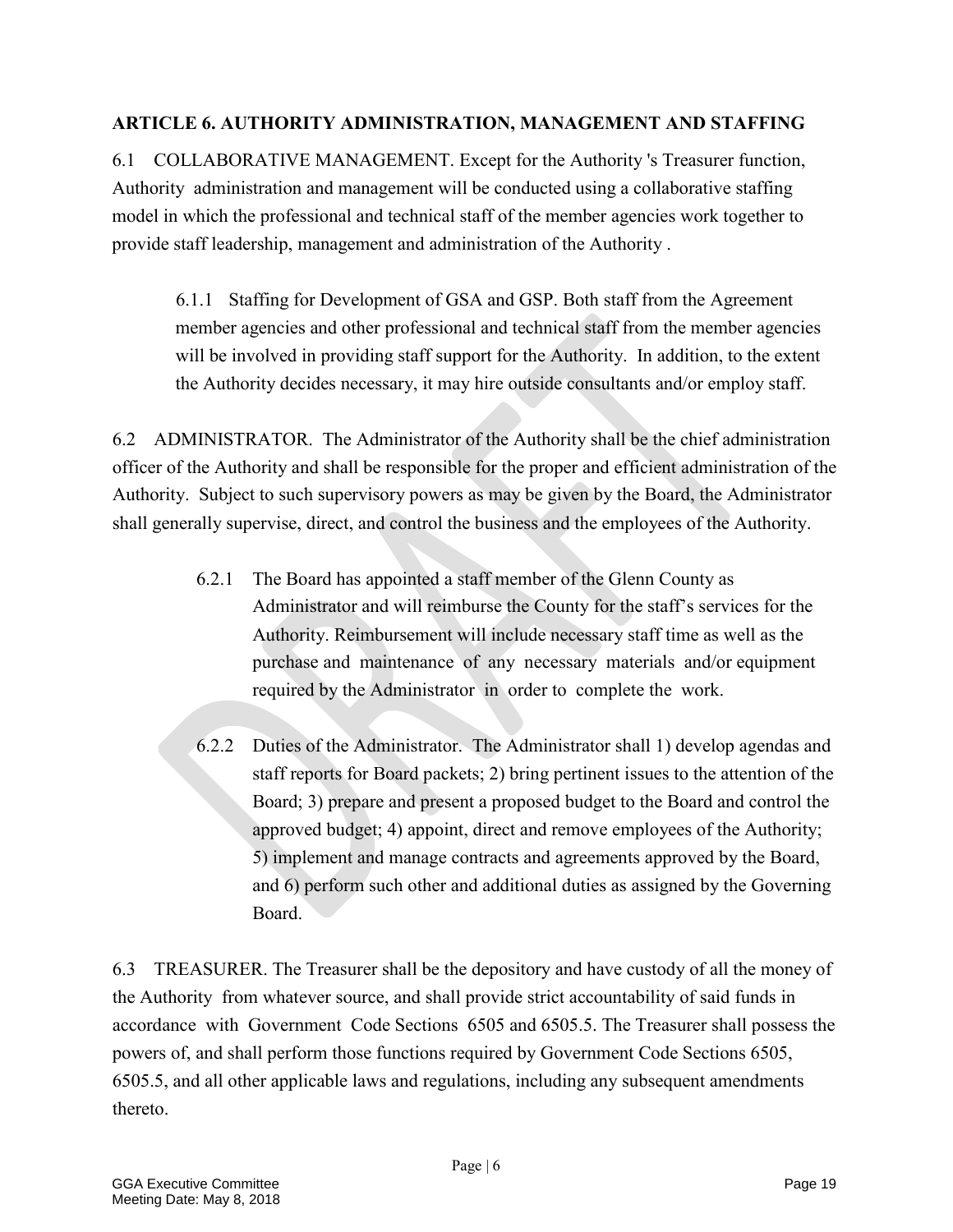- 6.3.1 The Board has appointed a Glenn County Treasurer as the acting Treasurer of the Authority and will reimburse the County for the staff's services for the Authority. Reimbursement will include necessary staff time as well as the purchase and maintenance of any necessary materials and/or equipment required by the Treasurer in order to complete the work.
- 6.3.2 Treasurer's Duties. Particularly, the Treasurer shall perform, but not be limited to, the following duties:
	- i.Books of Account. Keep and maintain, or cause to be kept and maintained, adequate and correct books and records of accounts of the properties and business transactions of Authority , including accounts of its assets, liabilities, receipts, disbursements, gains, losses, capital, retained earnings, and other matters customarily included in financial statements. The books of account will be open to inspection by any Director at all reasonable times.
	- ii.Deposit and Disbursement of Money and Valuables. Consistent with the provisions of Article 5.7 of the Agreement, deposit all money and other valuables in the name and to the credit of the Authority within such depository funds and accounts as may be designated by the Board; disburse the funds of the Authority as may be ordered by the Board; and render to the Board, whenever requested, an account of all of his/her transactions as Treasurer and of the financial condition of the Authority.
	- iii.On a quarterly basis provide the Directors with a Treasurer's report that includes a bank reconciliation report on cash, summary of revenue and expenditure activity to date for the current fiscal year.
	- iv.Exercise and perform such other powers and perform such other duties as may be assigned to him/her by the Board.

6.4 STAFFING STRATEGY REVIEW UPON COMPLETION OF THE GROUNDWATER SUSTAINABILITY PLAN. The collaborative staffing model for the Authority will be reviewed and revised as needed. In particular, the performance of the collaborative staffing model in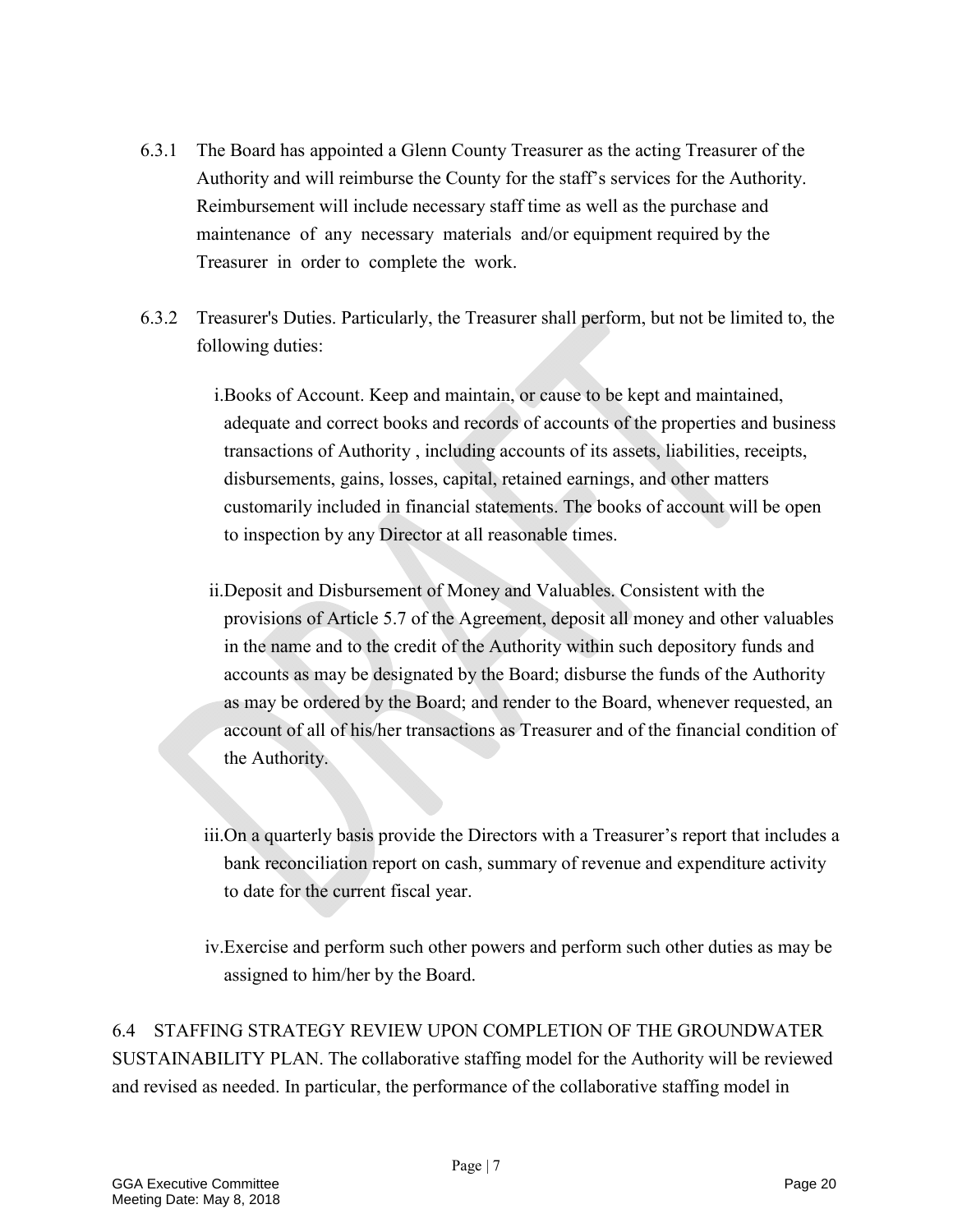meeting the Authority's needs and the proposed role of the Authority in developing the GSA and GSP will be considered when determining the potential future staffing needs of the Authority.

### **ARTICLE 7. FINANCES**

7.1 DEPOSIT AND DISBURSEMENT OF FUNDS. All funds of the Authority shall be deposited in one or more depository accounts as may be designated by the Board. Such accounts shall be independent of any account owned by or exclusively controlled by any of the Members. No disbursements of such funds shall be made unless the disbursements have been approved in the annual operating budget, or otherwise specifically approved by the Board. All disbursements shall be by check. Disbursements of not more than five thousand dollars (\$5,000) may be issued pursuant to the Treasurer's sole signature. Disbursements in excess of five thousand dollars (\$5,000) may only be issued upon the signature of the Treasurer and Chair, or in the Chair's absence, the Vice-Chair. The Treasurer may establish and implement a protocol allowing for electronic signatures by the Chair or Vice-Chair in order to facilitate efficient operation of the Authority.

7.2 BUDGET. The Authority shall operate pursuant to an operating budget to be adopted prior to the beginning of each new fiscal year that runs from July 1 to June 30 of each year. The Authority shall endeavor to operate each year pursuant to an annually balanced budget so that projected annual expenses do not exceed projected annual revenues. Budget adjustments to the annual budget shall be reviewed and acted upon by the Board at a regularly or specially scheduled Board meeting occurring after January 1 of each calendar year. The Board may take action to amend the budget at other times if circumstances require more immediate action.

7.3 FUNDING. The Authority budget shall be funded by Member commitments reflected in the Initial Funding and Administrative Service Agreement, which is Exhibit E to the Agreement. However, the Board intends to develop a long term funding plan to fund the Authority after the Initial Funding and Administrative Service Agreement expires.

### **ARTICLE 8. DEBTS AND LIABILITIES**

The debts, liabilities and obligations of the Authority are not and will not be the debts, liabilities or obligations of any or all of the Members. However, nothing in this Article or in the Agreement prevents, or impairs the ability of, a Member or Members, from agreeing, in a separate agreement, to be jointly and/or severally liable, in whole or in part, for any debt,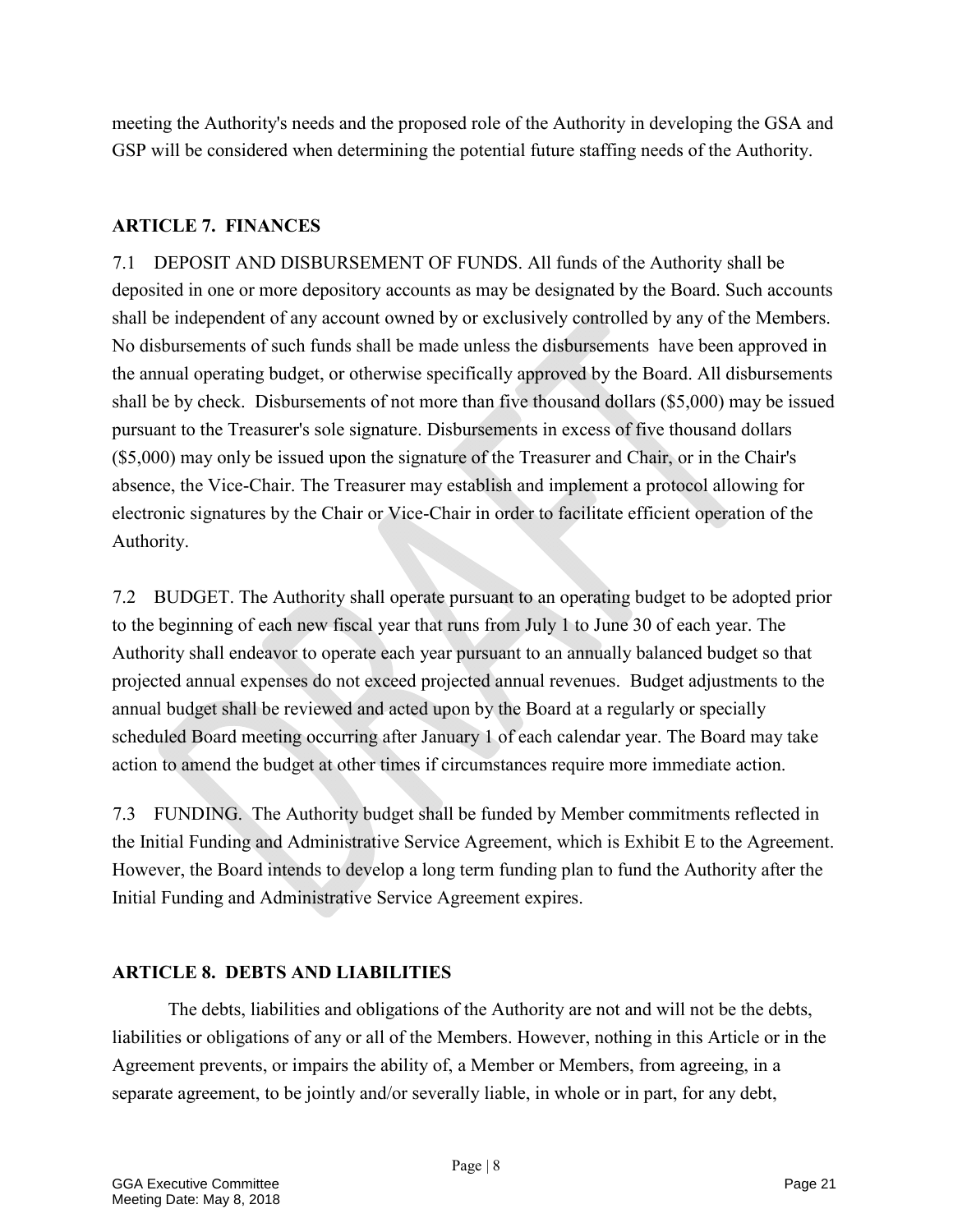obligation or liability of the Authority, including but not limited to, any bond or other debt instrument issued by the Authority.

## **ARTICLE 9. RECORDS RETENTION**

9.1 MAINTENANCE OF THE AUTHORITY RECORDS. The Authority will keep:

9.1.1 Adequate and correct books and records of account; and of the Board.

9.1.2 Minutes in written form of the proceedings of its Board, and committees, and advisory committees, if any.

9.1.3 All such records will be kept at the Authority's principal office.

9.2 RECORDS RETENTION POLICY AND SCHEDULE. The Board may review and adopt a Records Retention Policy and Schedule that specifies the retention period of different categories of materials. Implementation of this Policy will be the responsibility of Authority staff.

## 9.3 INSPECTION RIGHTS.

9.3.1 Any Member may inspect the accounting books and records and minutes of the proceedings of the Board and committees of the Board, at any reasonable time, for a purpose reasonably related to such person's interest.

9.3.2 Any inspection and copying under this Section may be made in person or by an agent or attorney or the entity entitled thereto and the right of inspection includes the right to copy.

9.4 MAINTENANCE AND INSPECTION OF AGREEMENT AND BYLAWS. The Authority will keep at its principal executive office the original or copy of the Agreement and these Bylaws as amended to date, which will be open to inspection by the Authority or any Member at all reasonable times during office hours.

9.5 INSPECTION BY DIRECTORS. Every Director has the absolute right at any reasonable time to inspect all non-confidential books, records, and documents of every kind and the physical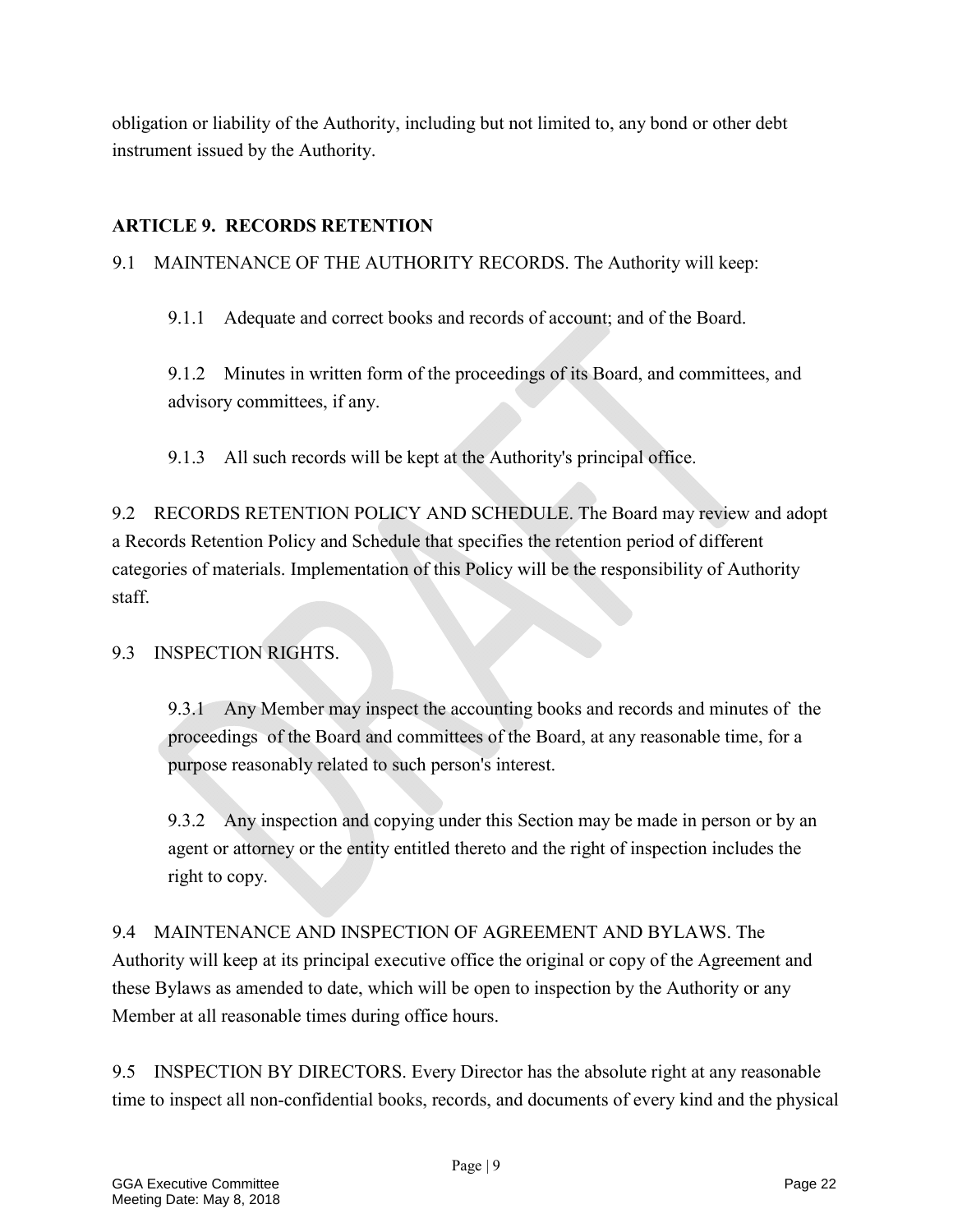properties of the Authority. This inspection by a Director may be made in person or by an agent or attorney, and the right of inspection includes the right to copy and make extracts of documents.

#### **ARTICLE 10. ETHICS AND CONFLICTS OF INTEREST**

The Authority shall be subject to the conflict of interest rules set forth in the Political Reform Act (commencing with Section 81000 of the Government Code of the State of California) and Sections 1090 et seq. of the Government Code of the State of California, and the Authority shall adopt an ethics policy as well as a conflict of interest code as required and as provided by the implementing regulations of the Political Reform Act.

#### **ARTICLE 11. AMENDMENT**

These Bylaws may be amended from time to time by resolution of the Board duly adopted upon majority vote of the Board at a regular or special meeting of the Board; provided, however, that no such amendment shall be adopted unless at least thirty (30) days written notice thereof has previously been given to all members of the Board. Such notice shall identify the Article to be amended, the proposed amendment, and the reason for the proposed amendment.

## **ARTICLE 12. DEFINITIONS AND CONSTRUCTION**

Unless specifically defined in these Bylaws, all defined terms shall have the same meaning ascribed to them in the Agreement. If any term of these Bylaws conflicts with any term of the Agreement, the Agreement's terms shall prevail, and these Bylaws shall be amended to eliminate such conflict of terms. Unless the context or reference to the Agreement requires otherwise, the general provisions, rules of construction, and definitions in the California Civil Code will govern the construction of these Bylaws.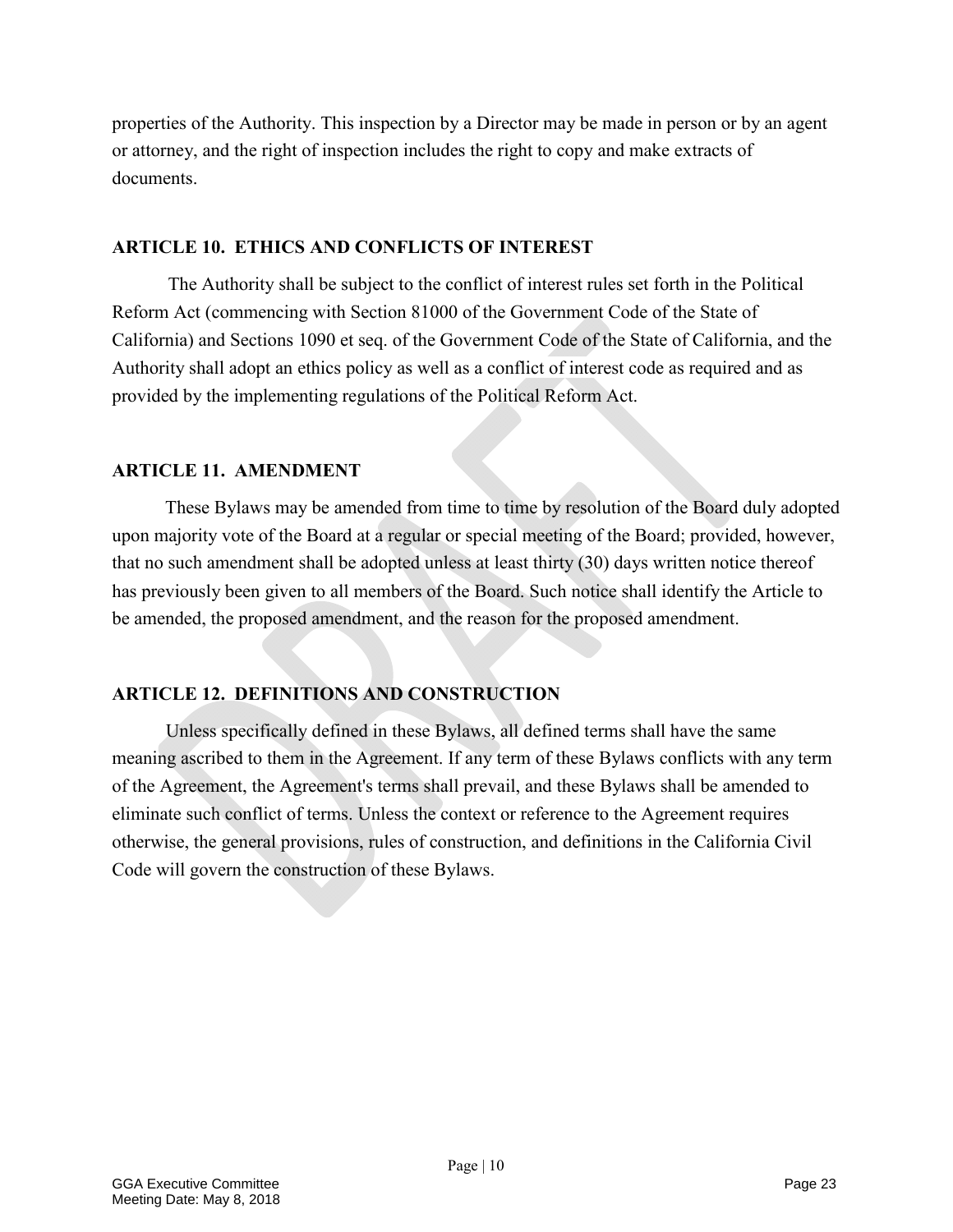### AGENDA ITEM 8: POTENTIAL DEVELOPMENT OF AN AGREEMENT WITH COLUSA GROUNDWATER AUTHORITY TO DESCRIBE COOPERATION BETWEEN THE AGENCIES

- a. Discuss potential development of Agreement with Colusa Groundwater Authority describing cooperation.
- b. Provide direction to Program Manager as necessary.

Discussion should take place on coordination efforts with the Colusa Groundwater Authority. It would be beneficial to develop a coordination agreement, or similar agreement to describe cooperation between the agencies for Groundwater Sustainability Plan development, Proposition 1 grant fund and technical support activities, SGMA implementation, and similar items. Recommendations for coordination and development of an agreement should be brought to the Board of Directors at a future meeting.

### AGENDA ITEM 9: PROGRAM MANAGER UPDATES

The Program Manager will provide brief activity updates. Reminders and/or clarifications may also be made at this time.

### AGENDA ITEM 10: DISCUSS POTENTIAL ITEMS TO BE ADDED TO THE MAY 14, 2018 GGA BOARD MEETING AGENDA

Members of the Executive Committee are encouraged to discuss potential items they wish to add to the May 14, 2018 GGA Board of Directors meeting for discussion. This does not limit or ensure inclusion of agenda items for the May 14, 2018 Board meeting.

#### AGENDA ITEM 11: EXECUTIVE COMMITTEE MEMBER REPORTS AND COMMENTS

Members of the Executive Committee are encouraged to share information, reports, comments, and suggestfuture agenda items. Action cannot be taken on items brought up under this item.

#### AGENDA ITEM 12: NEXT MEETING

The next meeting will be discussed under Item 3.